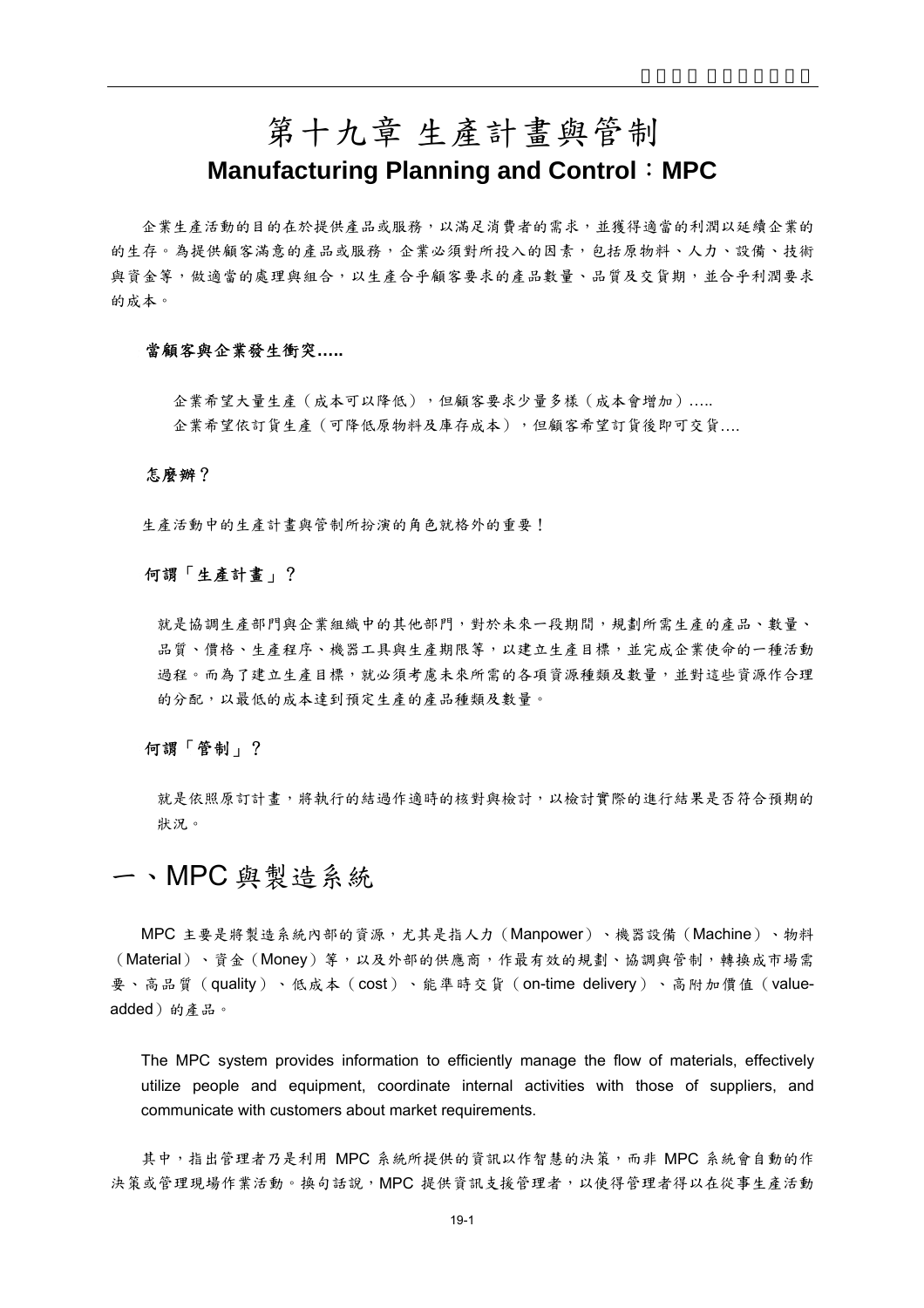時更有智慧。

以一個典型的製造系統來說(如下圖所示),為了達成將輸入有效的轉換成輸出,必須有各種各樣 的活動在系統內交互運作,這些活動大體可以歸納成物料流(material flow) 與資訊流(information flow)兩大類。前者是以產品為主體,涵蓋原物料供給至產品產出的過程,包括製造(fabrication)、 裝配組合(assembly)、物料搬運(material handling)以及檢驗(inspection)等活動,通常是肉眼

可以看見的,而且是與實體產品可以接觸的。

後者所指的是系統內與每一項實體活動相 關,用來協助管理者順利推動現場活動的資訊處 理功能,這些資訊處理的功能包括:(1)企業 功能活動(例如,會計、應收應付帳處理、客戶 管理等資訊系統);(2)產品開發設計;(3) 製造規劃;(4)製造管制。這四項主要的功能 構成了一個資訊流環,它們之所以附著在實體的 生產活動上,主要為提供支援予管理者,使得其



作決策更有智慧。因此,在右上圖所示的系統模型中,這四項主要的功能構成了一個資訊流環,它們 之所以附著在實體的生產活動上,主要為了提供支援給予管理者,使得其在作決策時更有智慧。其 中,有關製造規劃與製造管制所涵蓋的範圍,當然就包含了前述的 MPC。

# 二、生產方式

依庫存量多寡、產品製造前置時間長短(manufacturing lead time)及客戶對交貨時間忍受程度, 可將生產方式分成:

#### 存貨式生產(**make-to-stock**,**MTS**)

存貨式生產係針對一般標準產品,強調可立即交貨、品質優良、價格合理。對於這類的產品,一 般顧客是不願意等待任何的交貨延遲。因此,管理上必須維持一定的庫存,隨時可以提供各式各 樣的尺寸、顏色及式樣。

#### 接單式裝配(**assemble-to-order**,**ATO**)

接單式裝配是針對已生產的標準化零件、組件,強調其可以在短時間內,依客戶的偏好或需求, 完成裝配出高品質、具競爭力的產品。至於所謂的短時間,是由顧客與競爭來定義的。在接單式 装配的生產型態裡,零組件、次組件是可以自製的,也可以向外採購,只要庫存裏有少量的零組 件與次組件,製造商幾乎可以馬上裝配出無限多種的組合。這種生產型態可以同時滿足客戶享有 量身訂做的利益,也可以有很短的交貨期。

#### 接單式生產(**make-to-order**,**MTO**)

接單式生產係針對必須有技術能力才能製造的特殊產品,例如連結物料搬運與加工的設備,用於 公用事業如水、電、瓦斯管線維修的特殊卡車與設備(如專用變壓器)等。其強調必須在接獲訂 單後才開始採購材料進行生產;因此,顧客必須忍受一段長的前置時間。

#### 依客戶個別訂購而生產(**build-to-order**,**BTO**)

依客戶個別訂購而生產係為因應現今客戶個別需求導向的趨勢而衍生的生產型態,其將客戶的個 別需求透過網際網路技術,進行跨廠、跨地區的供應鍊(supply-chain) 體系規劃,以達成即時 接單、下單、生產至交貨的流程。此種生產型態強調就近生產、供銷及銷售,經銷商的專業服務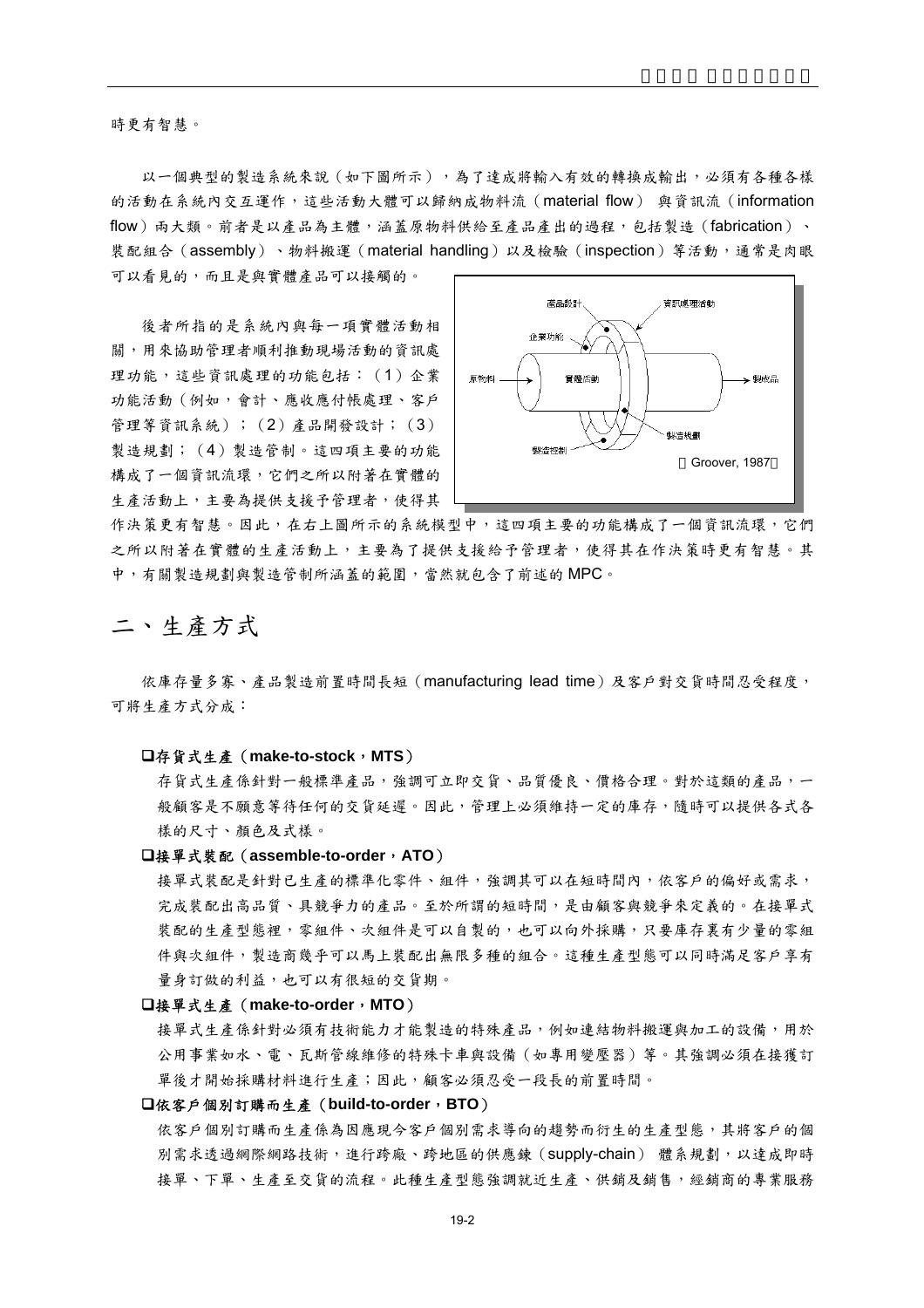人員在「一切按照客戶個人需求來提供服務」的前提下,只要將客戶所訂購的產品在終端機前組 合、下單,接著這些資料會立即透過網路送至總公司,通常在 48 小時後,客戶就可以到經銷商 把訂購的產品搬回家。

# 三、生產管制內涵

一如前述,MPC 基本上就是一個輸入出的過程,其任務範圍包括由業務單位承接客戶訂單,到準 備完成該訂單所需的原物料、機器設備與工具、排訂生產時程及安排成品出庫等作業:



生產預測。

接受客戶訂單。

分析每一訂單中所需的原物料及零件種類與數量,並計算合理的存貨量。

分析生產所需的機器設備與工具。

準備途程單(Route sheet)及作業單(Operation sheet),註明生產某一產品所需的作業及加 工順序、所使用的機器設備與工具、各項作業的準備時間及操作時間。

指派作業到各機器,並計算機器負荷量。

作成生產進度表,說明各項作業的開始及完成時間。

計算各項作業所需人力,並指派工作。

管制生產進度,並採取必要的措施。

管制原物料、在製品及成品的存量。

依客戶需求變動,調整生產計畫。

計算生產成本。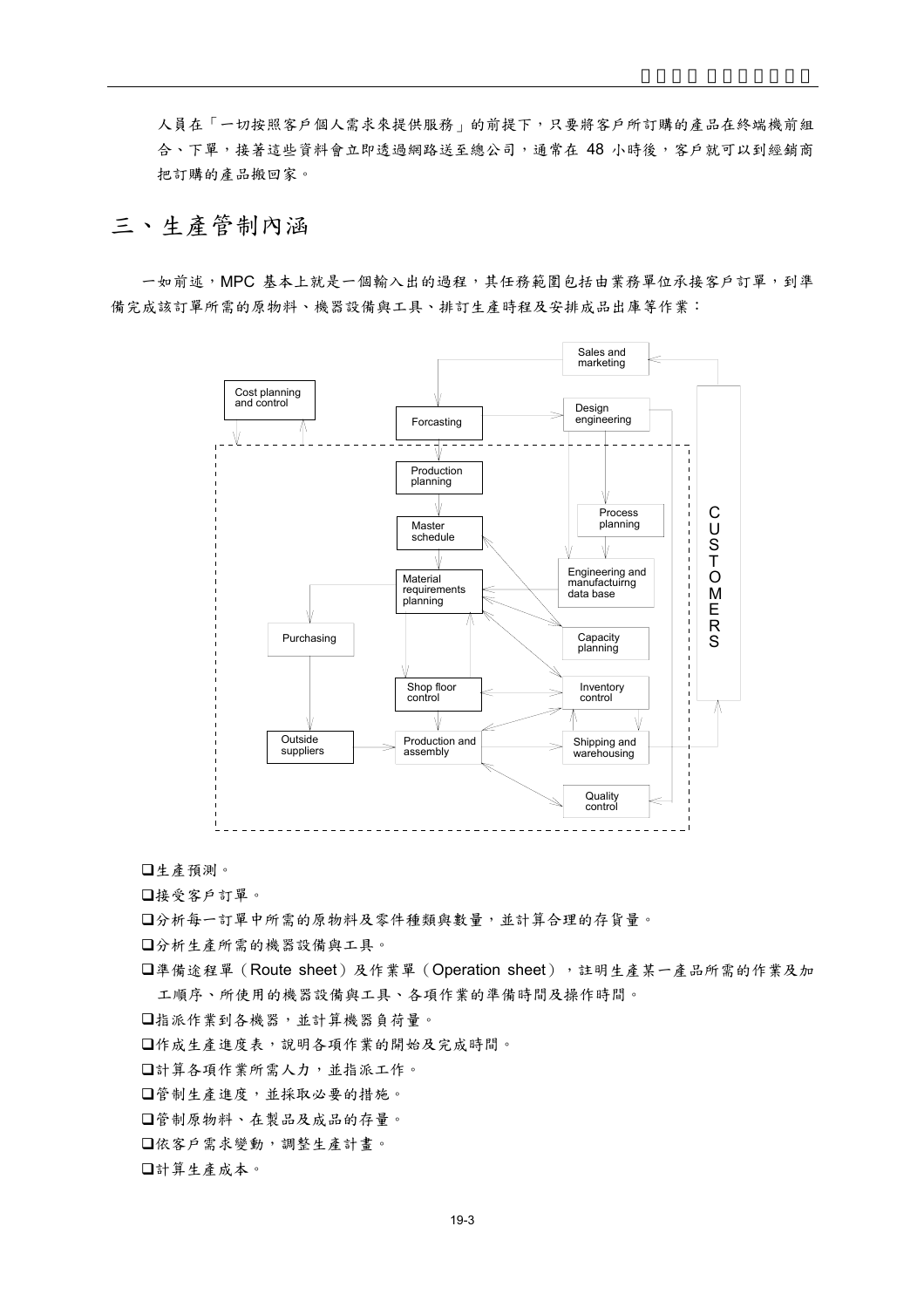評估各工作站的績效。

(一)預測 Forcasting

評估未來產業界的經營環境的經營能力,預估未來一訂期間內,公司可以獲得的銷售量與銷 售額,或公司必須生產的生產量。由於預測值是參考內外環境而作之預估值,不可能完全正確,但因 為各項生產計畫,如原物料採購、機器設備擴充或人力需求,均以滿足銷或服務為目標,因此,一個 企業必須要有預測能力,以作為後續各項計畫的依據。

# (二)生產計畫 Production Planning

生產計畫是指在開始生產產品前,對所欲生產的產品類別、數量、生產方式、生產地點、生產期間 等,配合企業的資源、如機器設備、物料、人員及資金等,做全盤性的考量,製作成合理有效的計 書。其中,長期性的生產計畫與心主義的主義與產品計畫等,其計畫期間涵蓋一年以上至十 年;中期的生產計畫如人力僱用、採購計畫、存量計畫及生產量等,其計畫期間涵蓋一季至一年;短 期的生產計畫如生產排程、原物料採購、人員工作分派及進度管制等,其計畫期間涵蓋一周至一個 月。其在企業中所扮演的功能如下:

生產計畫乃依銷售計畫而製作,是產銷配合的重要工具。 生產計畫是企業內各部門共同努力的目標。 生產計畫是企業內部細部生產作業的指導原則。

至於生產計畫的內容,依企業的生產條件而有所不同,長期計畫用以處理長期的生產條件,如產能 擴充、人員招募與培訓、技術引進與衛星工廠的建立等,短期計畫則以處理短期可調整、可準備與可 協調的事項為主。

#### 長期生產計畫

以規劃超過一年期以上的生產條件為目標,必須與企業的經營目標相配合,其內容包括:產品計 畫、產能計畫、長期原物料來源的掌握與採購、長期自製或外購政策與供應商的建立、長期人才 招募與培訓、生產技術研究、效率改進與成本降低等改善計畫。

#### 年度生產計畫

以配合長期生產計畫、修正調整長期計畫的執行內容,以及作為生產單位年度努力的目標,其內 容規劃超過一年期以上的生產條件為目標,必須與企業的經營目標相配合,其內容包括:各種產 品的預定生產量及各月概略的生產數量、年度物料採購計畫、年度人力需求與訓練計畫、各月份 產能調整計畫。

#### 半年或季生產計畫

係根據年度計書再作細部性的規劃,亦可對年度計書的執行結果,作半年或季的修訂。

#### 月份生產計畫

必須與實際生產狀況相配合,其內容需詳盡,一般而言,月生產計書的內容包括:各項產品的生 產數量、金額與生產期間、各生產單位預計所需人力、月份上班日數與加班時數、原物料供應採 購量與外包數量、各生產單位的生產目標。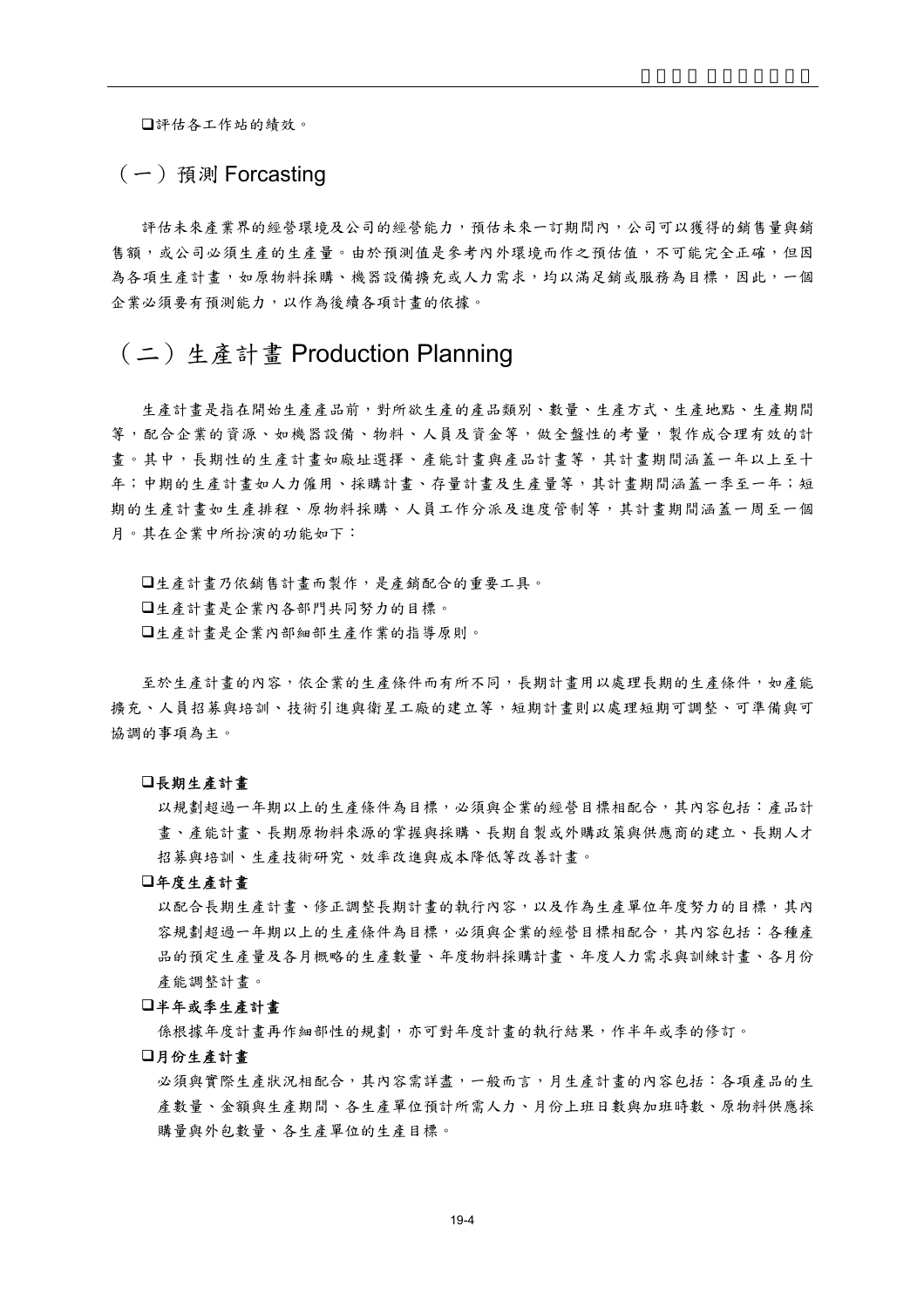# (三)Engineering and Manufacturing Data Base

The data base comprises all the information needed to fabricate the components and assemble the product. It includes the bills of material, part design data (either as engineering drawings or some other suitable format) process route sheets, and so on.

## (四)途程計畫 Process Planning

途程計畫是依據產品設計圖與施工說明決定加工作業順序。由於一般的設計圖只有標示產品的最終 尺寸、公差、形狀與使用材料等資訊,並沒有說明加工的方法、使用的機器及加工的步驟等,因此, 必須先訂定出最經濟有效的加工方法與順序,以供所有操作人員有所遵循。

換言之,途程計畫是用來規劃「自原料開始到加工,以至於產品完成期間」所經過最經濟有效的加 工途徑,使成本最低、效率最高、品質最適當的一項計畫。其影響的因素包括:「生產型態」、「機 器設備的性能」、「機器設備的負荷與產能」、「員工的安排」、「標準化作業的建立」等。

途程計畫的設計程序如下:

#### 決定生產的程序

對於裝配性的產品,可由產品裝配圖或操作程序圖來設定其生產的程序;對於加工性的產品,則 需由有經驗的製程技術人員,依產品使用的原材料形狀、加工步驟與方法,逐一列出完整的生產 程序。

由於生產程序的擬定因人而異,即便是同一個產品也可能因技術人員的不同而訂出不同的生產程 序,因此企業必須依最佳的程序來決定標準的生產程序。

由於電腦與自動化的發展,有許多電腦輔助製程規劃(Computer-Aided Process Planning, CAPP)系統已被開發,用來協助企業訂定生產程序。

#### 決定每一製程所用的機器與工具

考慮機器的產能、加工能力與負荷以決定所使用的機器,而選擇機器時,除了考慮經濟性及最低 成本外,應同時考慮各機器間的負荷平衡,以使生產時能有最佳的效率。

#### 決定所需材料型態與數量

材料的材質應已於設計階段指定,但材料的尺寸及型式,則必須配合加工方式及機器設備來決 定,而所需材料數量則由產品所展開的物料清單(Bill of Material,BOM)來決定。

#### 決定操作人力與時間

由標準操作方法、機器的能力、再配合工作研究與時間研究,來決定每一項作業所需的人員數目 與作業時間。

### 決定檢驗點

決定生產程序中,於何時、何項作業、作何種的檢驗項目,以確保所生產的產品符合規格要求。

## *>>> > documented on "Route Sheet"*

## 1. **Traditional Process Planning**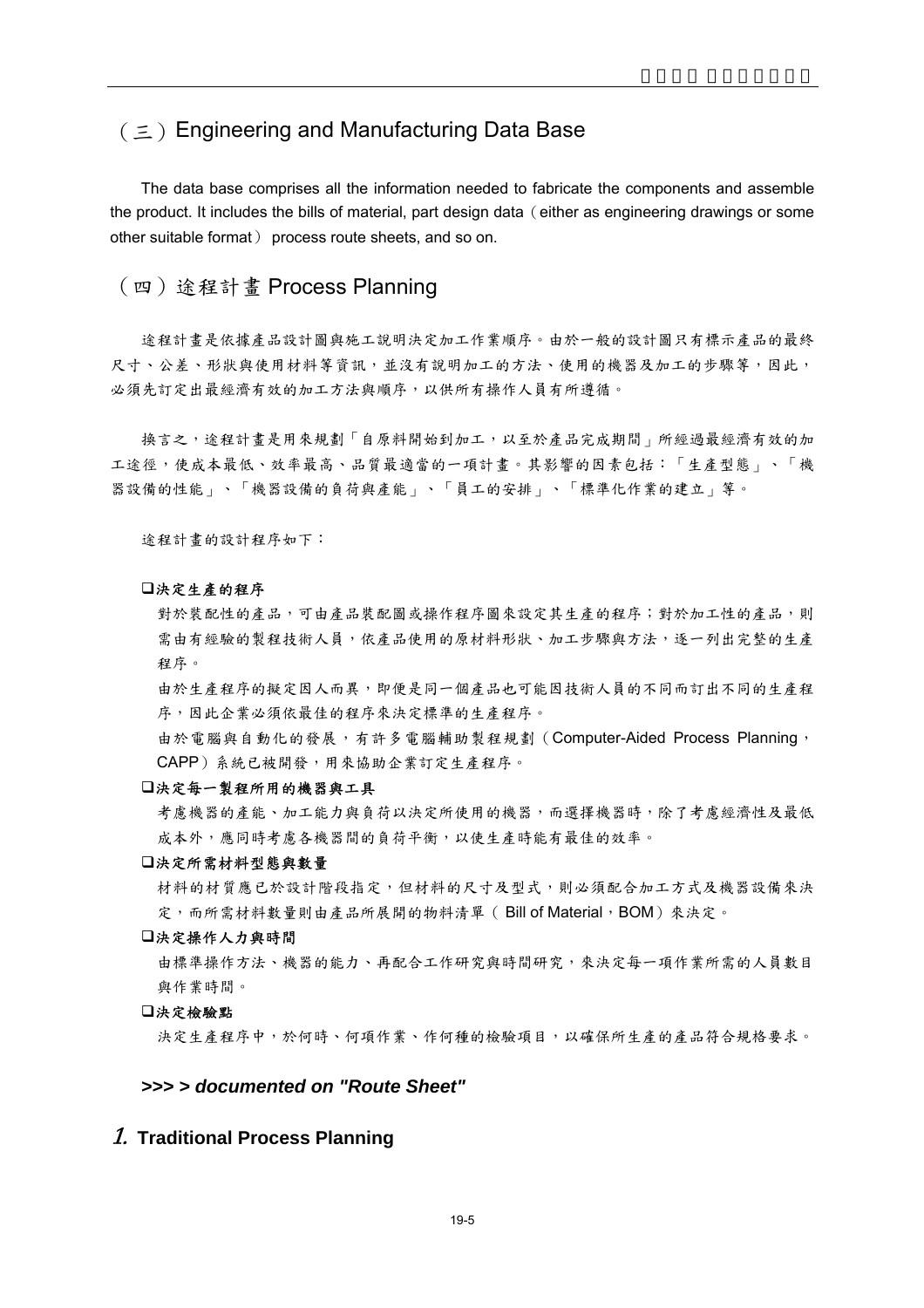The proces planning procedure is very much dependent on the experience and judgement of the planner (manufacturing engineer or/and industrial engineers).

因人而異。 無法達到最佳結果。

## 2. **Automated Process Planning**

將以傳統方式處理排程規劃所得的邏輯、經驗融入電腦程式中,以自動產生 "Manufacturing Operation Sequences".

其效益包括: 降低製造工程師的負擔。 產生合理、一致性、甚至是最佳化的 Production routings。

所使用的方法有:

**□Retrieval-type CAPP systems**。 **□Generative CAPP systems**。

## 2.1 Retrieval-type CAPP Systems

Based on parts classification and coding and group technology. For each part family, a standard process plan is established. The standard process plan is stored in computer file and then retrieved for workparts which belong to that family. Some form of parts classification and coding system is required to organize the computer files and to permit efficient retrieval of the appropriate process plan for a new workpart. For some new parts, editing of the existing process plane may be required. This is done when the manufacturing requirments of the new parts are slightly different from the standard.



Shown in figure, the machine routing file is distinguished from the operation sequence file to emphasize that the machine routing may apply to a range of different part families and code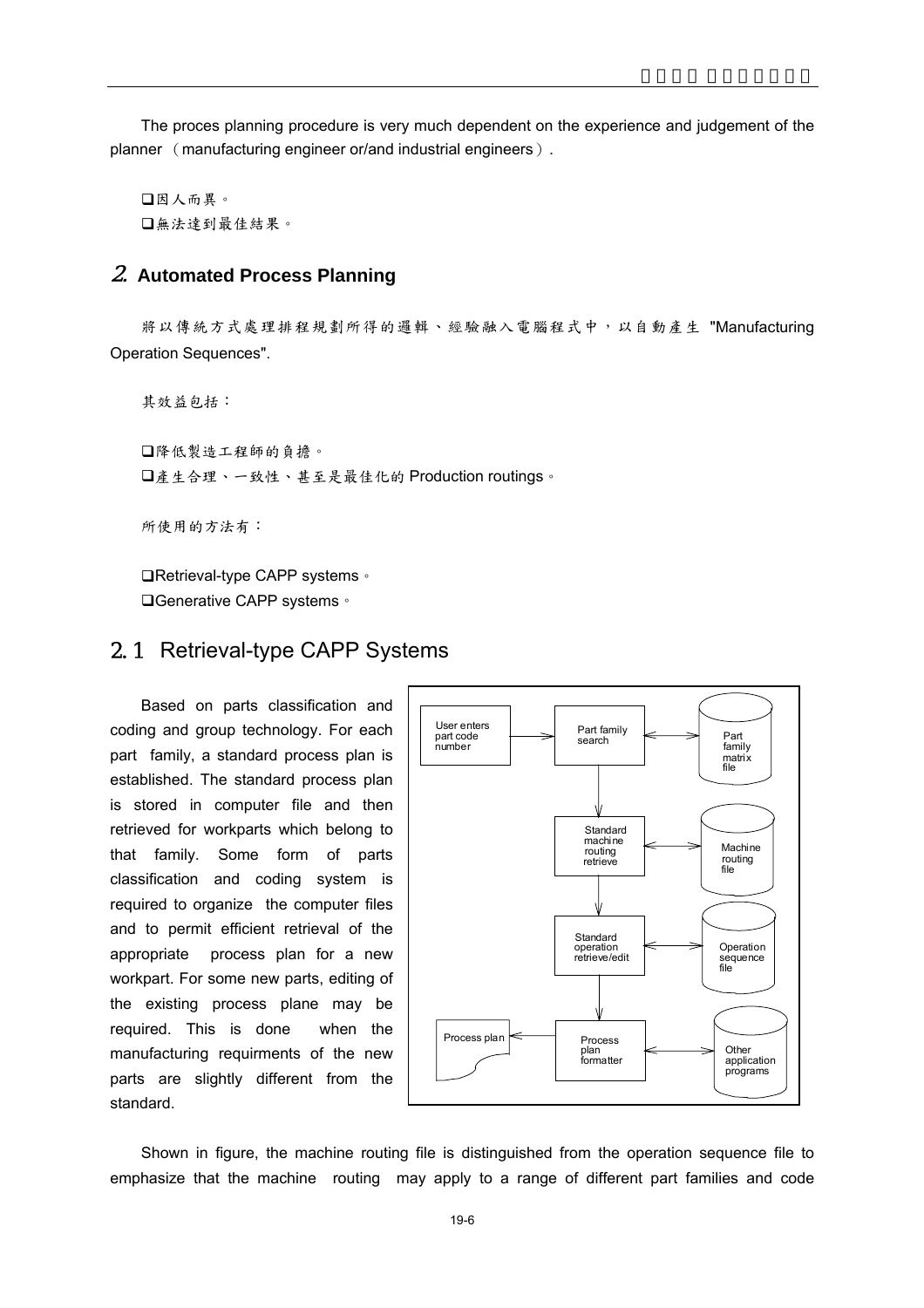numbers. It would be easier to find a match in the machine routing file than in the operation sequence file. Some CAPP retrieval system would use only one such file which would be a combination of operation sequence file and machine routing file.

The process plan formatter may use other application program. These could include **programs to compute machining conditions, work standards, and standard costs. Standard cost programs can be used to determine total product costs for pricing purposes**.

# 2.2 Generative CAPP Systems

Use the computer to create an individual process plan from scratch, automatically without human assistance.

The computer would employ a set of algorithms to progress through the various technique and logical decisions toward a final plan for manufacturing.

In the ideal generative process planning package, any part design could be presented to the system for creation of the optimal plans. In practice, current generative-type systems are far from universal in their applicability. They tend to fall short of a truly generative capability, and they are developed for a somewhat limited range of a manufacturing process.

An illustrated system "GENPLAN" was developed at Lockhead-Georigia Company. It does not store standard manufacturing plans. Rather, it stores machine tool capabilities and it employs the logic and technological science of manufacturing.



# 2.3 Benefits of CAPP

Process rationalization Increased productivity of process planners □Reduced turnaround time Improved legibility Incorporation of other application programs

# 3. Machinability Data Systems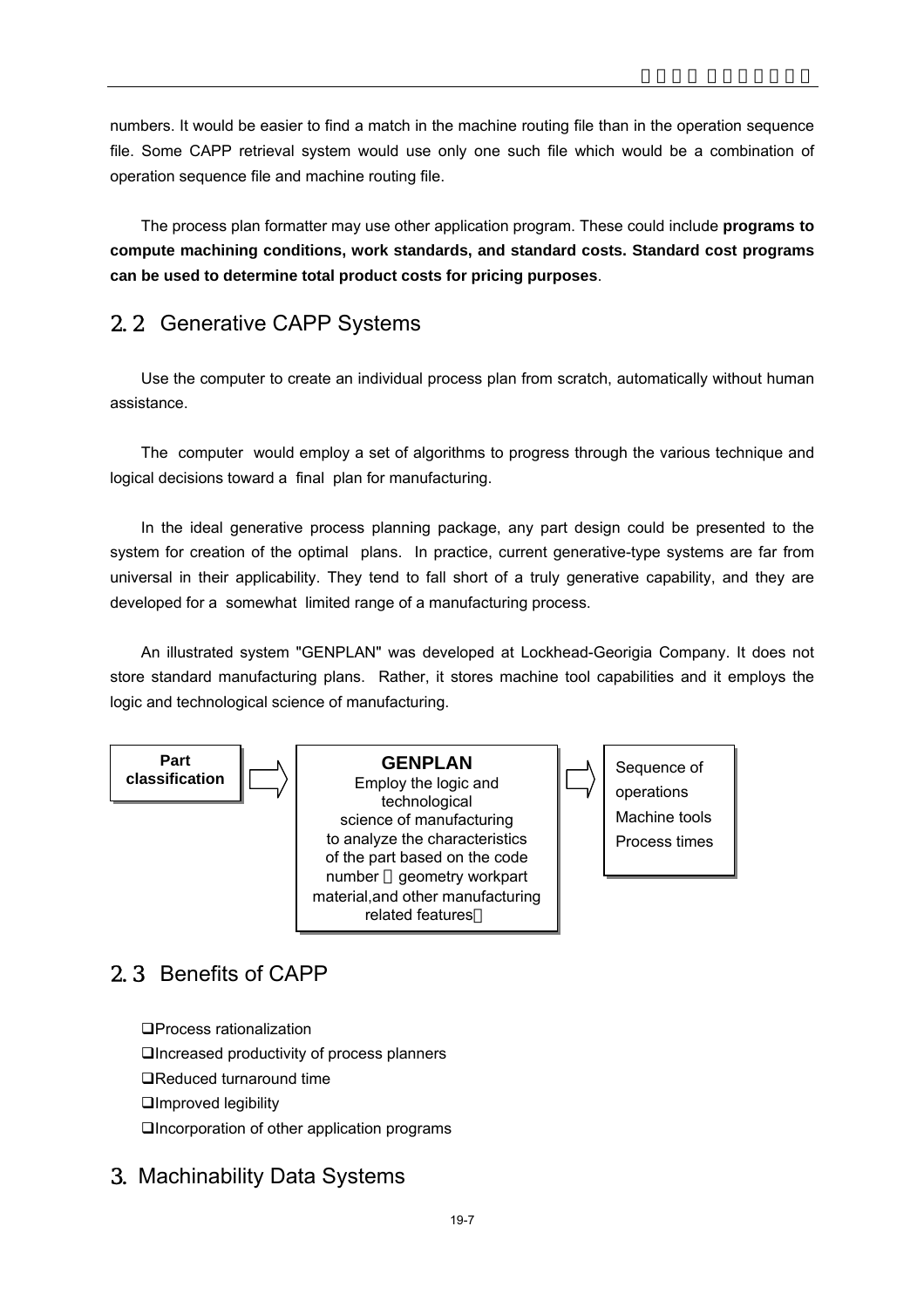在 Process Planning 中有一項相當重要的工作是「選擇切削條件」,包括 Speed, Feed, Depth of cut 等等,而 Machinability Data System 即是用以輔助解決是項工作的方法。

# 3.1 **Definition of Problem**

在討論如何「選擇切削條件」之前,對於 Operations 的特性必須先行確認:

**OType of Machining Operation** 

Process type - turning, facing,drilling,tapping,milling, boring,grinding,etc. Roughing operations versus finishing operation.

Machine Tool Parameters

Size and rigidity Horsepower Spindle speed and feed rate levels Conventional or NC Accuracy and precision capabilities Operating time data

**□Cutting Tool Parameters** 

Tool material type Tool material chemistry or composition Physical and mechanical properties Type of tool **Geometry** Tool cost data

Workpart Characteristics

Material Hardness and strength of work material Geometric size and shape **Tolerances** Surface finish Initial surface condition of workpiece

Operating Parameters Other Than Feed and Speed

Depth of cut Cutting fluid, if any Workpiece rigidity Fixtures and jigs used

The methods of solving the speed/feed selection problems are: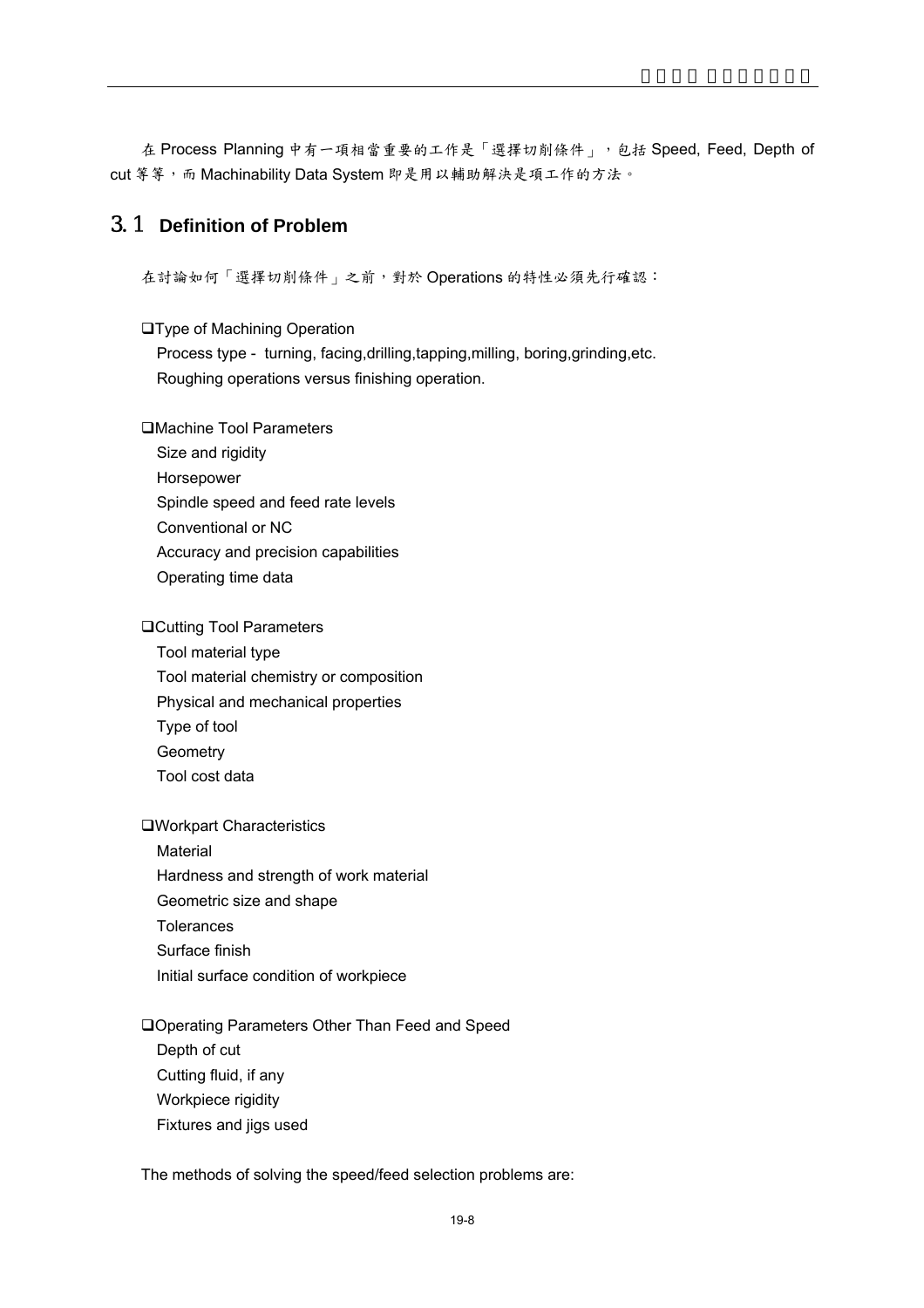Experience and judgement of process planner, foreman, or machine operator. Least systematic approach Carries the greater risk

Handbook recommendations

Developed from a systematic analysis of large quantities of machining data which are often based on laboratory experiments.

**Conservative** 

General guides, not coincide with the particular product line and machine tools. Not compatible with the automation of the process planning functions.

# 3.2 **Computerized Machining Data System**

The system continues to grow with the development of integrated manufacturing data base.

□Data base system Mathematical model system

# 3.2.1 **Data Base System**

Collection and storage of large quantities of data from laboratory experiments and shop experience.

The data base is maintained on a storage file.

# 3.2.2 **Mathematical Model System**

To predict the optimum cutting conditions.

>>>> Minimizing cost or maximizing produce rate.

A common mathematical model to predict optimum cutting speed relies on the familiar Taylor equation for tool life.

 $VT<sup>n</sup> = C$ 

 where, V is surface speed T is tool life C is constants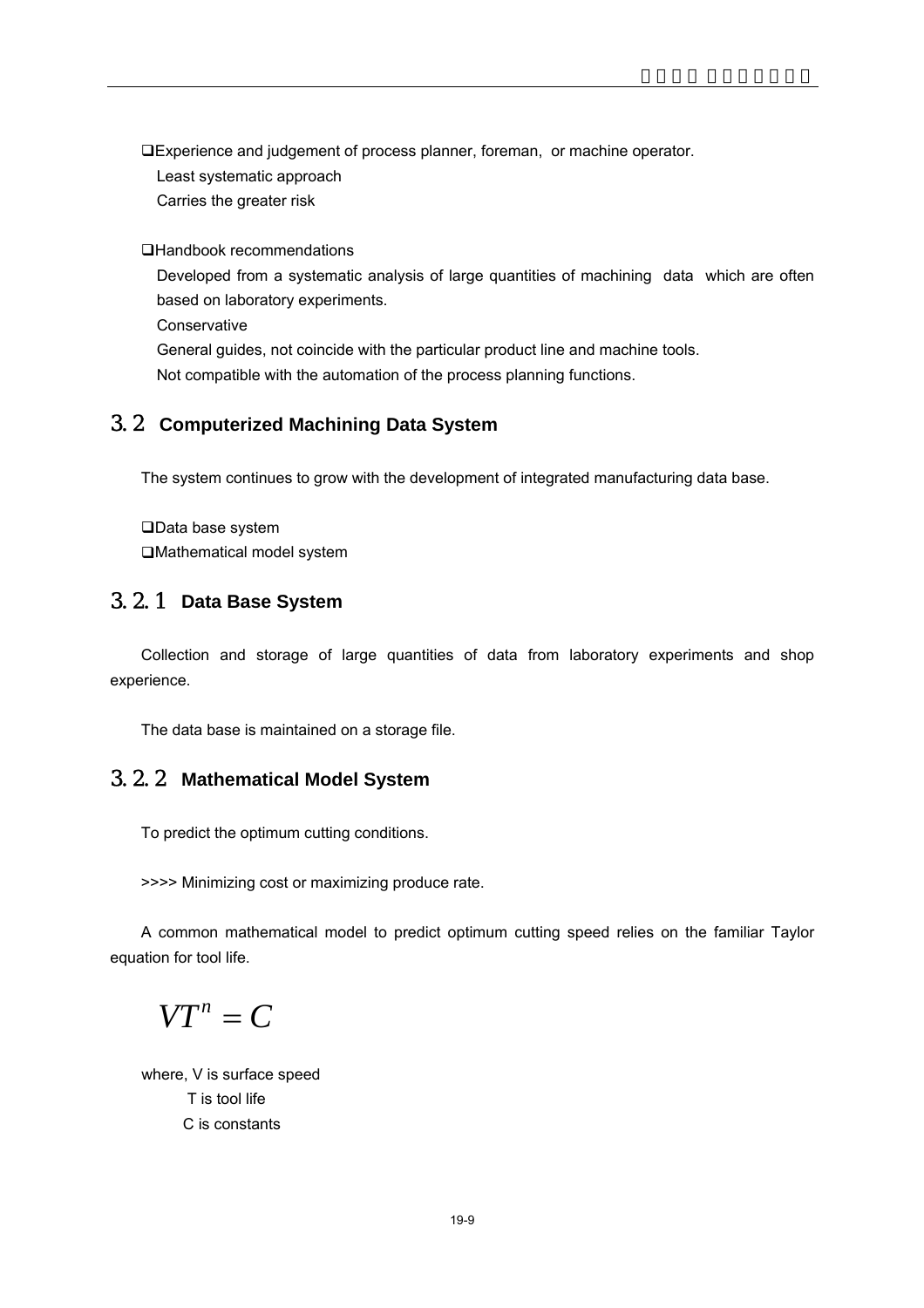# (五)產能計畫 Capacity Planning

The functions of capacity planning are concerned with determining the labor and equipment resources needed to meet the production schedule.

In the overall production planning and control system. The master schedule is transformed into material and component requirements using MRP. Then these requirements are compared with available plant capacity over the planning horizon. If the schedule is incompatible with capacity, adjustment must be made either in the master schedule or in plant capacity.

Capacity adjustments can be accomplished in either the short term or the long term.

### **The short term adjustments are:**

Employment level Number of work shifts Labors overtime hours or reduced workweek Inventory stockpiling Order backlogs **Subcontracting** 

### **The long term adjustments are:**

New plant construction Inversting in more production machines or new types of machines to manufacture new product designs Purchase of existing plants from other companies Close down or selling off existing facilities which will not be needed in the future.

# (六)存貨管理 Inventory Control

## **Inventory control is concerned with achieving an optimum balance between two completing objectives:**

 $\Rightarrow$  Minimize investment in inventory

 $\Rightarrow$  Maximize the service levels to the firm's customers and its own operating departments.

存貨管理是工廠為生產的需要及配合生產進度,需要對其物料、工具、在製品、零件及成品等作某 一數量的儲存,並以最低的成本維持存量儲存的活動。由於物料自請購到物料驗收入庫需要一段不短 的購備前置時間(Lead time),因此,倉庫中必須保有一些存量,以備在購備期間讓工廠的生產能繼 續下去,且不會發生待料停工的問題。另外,庫存量的高低牽涉公司資金積壓的多少,故庫存量也不 宜太多,因此,存量必須予以管制。而管制時所必須解決的問題則包括:

訂購點(**Reorder point**)的決定:決定某一物料訂購的時間,訂購點太高,則會發生訂購時間 過早,存貨增加,增加物料儲存成本與資金壓力。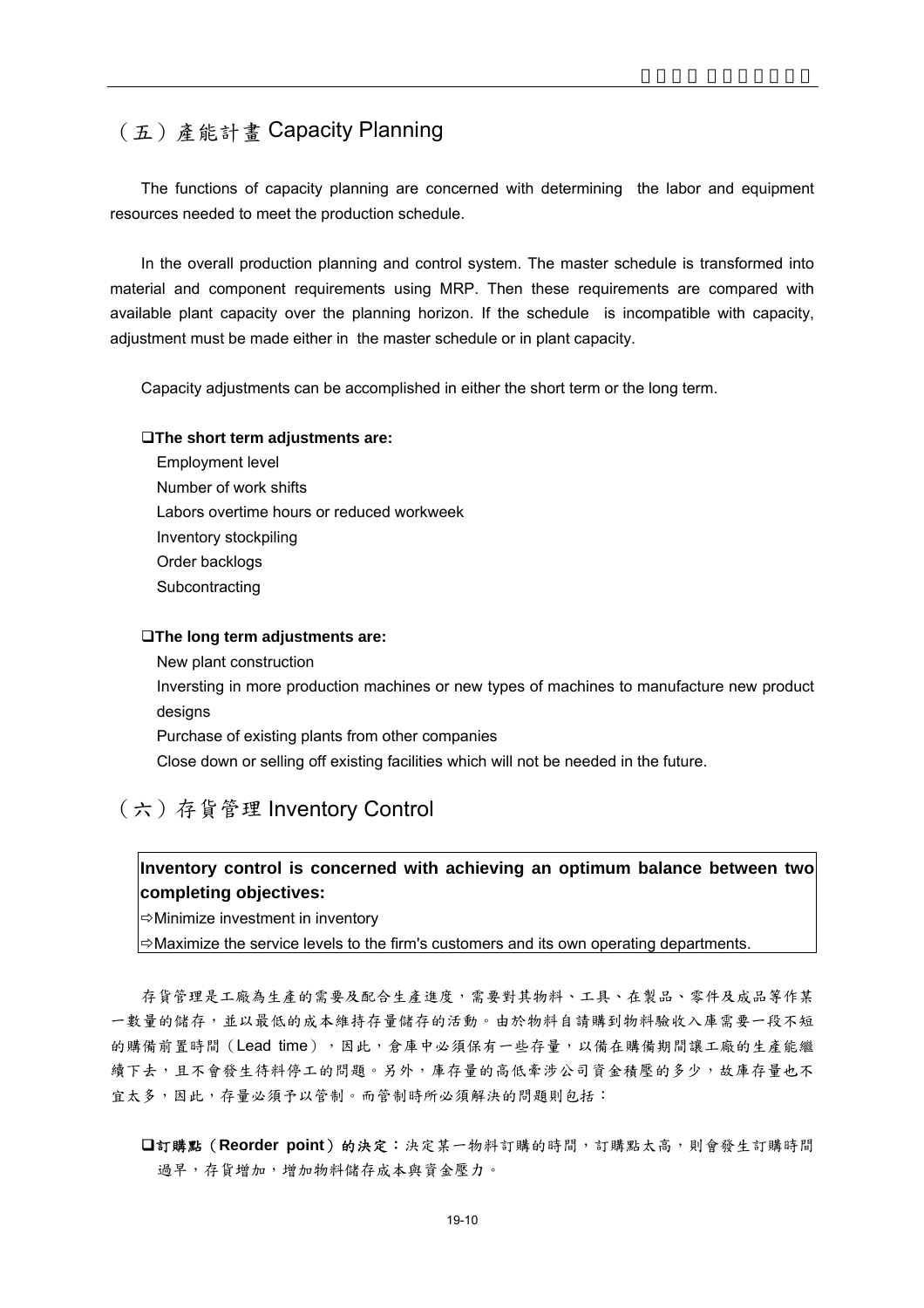請購量或訂購量的決定:決定每一次訂購時必須定購的數量。若訂購數量太多,則會增加存貨持 有成本,造成資金積壓壓力。

$$
EOQ = \sqrt{\frac{2DS}{H}}
$$

Where EOQ=Quantity of item to be ordered

D= Annual demand rate for the item

S= Setup cost or ordering cost per order

 $H=$ Annual holding cost for item to be carried in inventory

存量水準的決定:決定最低存量與最高存量。

常用的存貨管制方法(經濟訂購量 Economic Ordering Quantity, EOQ)有:

- 複倉制:係將物料放在兩個箱子中,且只能發放某一箱中的物料,當該箱的物料發放完畢後,則 發出請購一箱用量的物料,於請購期間則使用另一箱的物料。
- 定量採購制:當存量降到某一個水準時,即開始發出請購,請購一定數量的物料來補充庫存量。
- □定期訂購制:先決定一固定的訂購期間進行物料請購,而訂購量則為訂購時存量與最高存量的差 額。

此外,在存貨管制中,也並非要對所有的存貨作相同程度的管制,而是要將存貨項目依其重要性予 以分類,並對不同重要性的物料賦予不同程度的管制,其中,最常見的就是將其分成 ABC 三類(ABC 存貨分析法):

- **□A 類:**為價值高的貴重物料,採取較嚴格的管制,需要有完整的紀錄,以分析其需求型態、需要 的數量及需要的時間,並管制購備期間,適時提出請購,以儘可能降低存量與資金積壓。
- **□B 類:**採用經濟訂購量(EOQ)加以採購即可,不必嚴格管制,但仍需對每日的存量增減先決 定一固定的訂購期間進行物料請購,而訂購量則為訂購時存量與最高存量的差額。

**C** 類:屬於價值低而項目多的物料,例如鉚釘、圖釘等,以大量採購為宜。

## $(+)$  生產排程 Production Schedule

生產排程是對於已經決定進行的工作或作業訂定進行的時間表,由於在途程單與作業單中已規定加 工進行的順序、使用的機器與工具及操作的標準工時等,因此,生產排程將是依據途程單與作業單的 資料,配合生產計畫及客戶交貨期的要求,以及機器的負荷與人力負荷計畫,訂定適當的作業日程 表。生產排程依規劃期間的長短與內容詳細程度不同,區分成三種: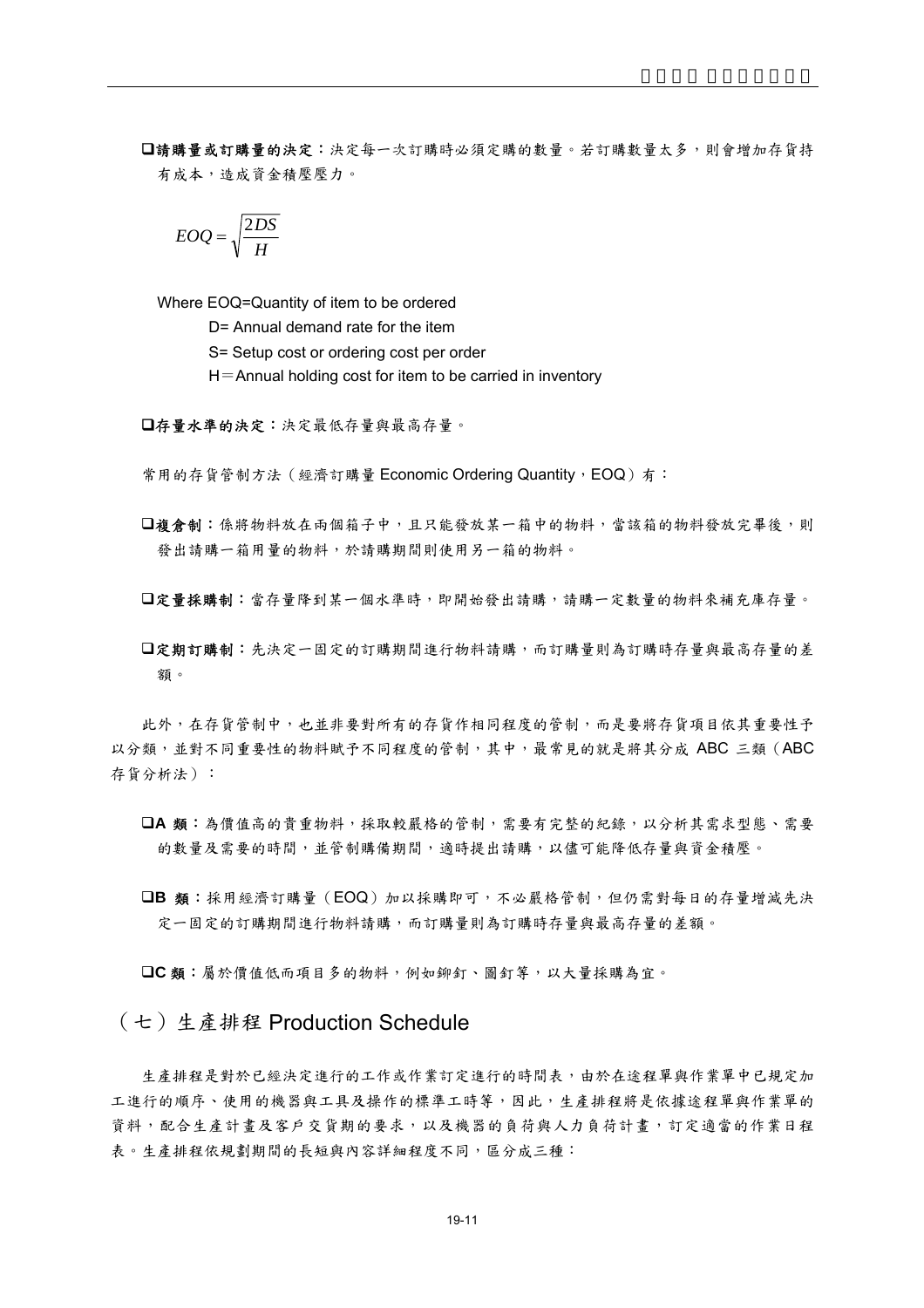總排程(**Master schedule**)

又稱大日程計畫,其考慮期間以一年為單位,係針對工作的整體作安排。

#### 中排程(**Shop schedule**)

係依據總排程計畫範圍內,取一時段(月或季),依產品別、訂單別,或生產線別作為基礎,訂 定各零件與各成品的相關作業的開始生產與完成日期。

#### 細排程(**Detail schedule**)

依機器別、製程別、人員別等為基礎,安排更詳細的日程表,其時間單位可以週、日、時為單 位。

為了使排定的日程計畫能夠實現,於排程時應注意下列事項:

產銷政策。 緊急訂單問題。 學習效應問題。 生產進度的調整與補救。

# $(\wedge)$  Material Requirements Planning

Material requirement planning is a computational technique that converts the master schedule for end products into a detailed schedule for the raw materials and components used in the end products.

## 1. Basic MRP Concepts

MRP is based on:

Independent versus dependent demand **QLump demand (large increments)** Lead times (Odering and manufacturing lead time) □Common use items

## 1.1 **Independent versus dependent demand**

Independent demand means that demand for a product is unrelated to demand for other items. End products and spare parts are examples of items whose demand is independent.

Dependent demand means that demand for a product is related to demand for other items. Not only component parts, but also raw materials and subassemblies, are examples of items that are subject to dependent demand.

MRP is the appropriate technique for determining quantities of dependent demand items. These items constitute the inventory of manufacturing: raw materials, work-in-progress, component parts, and subassemblies.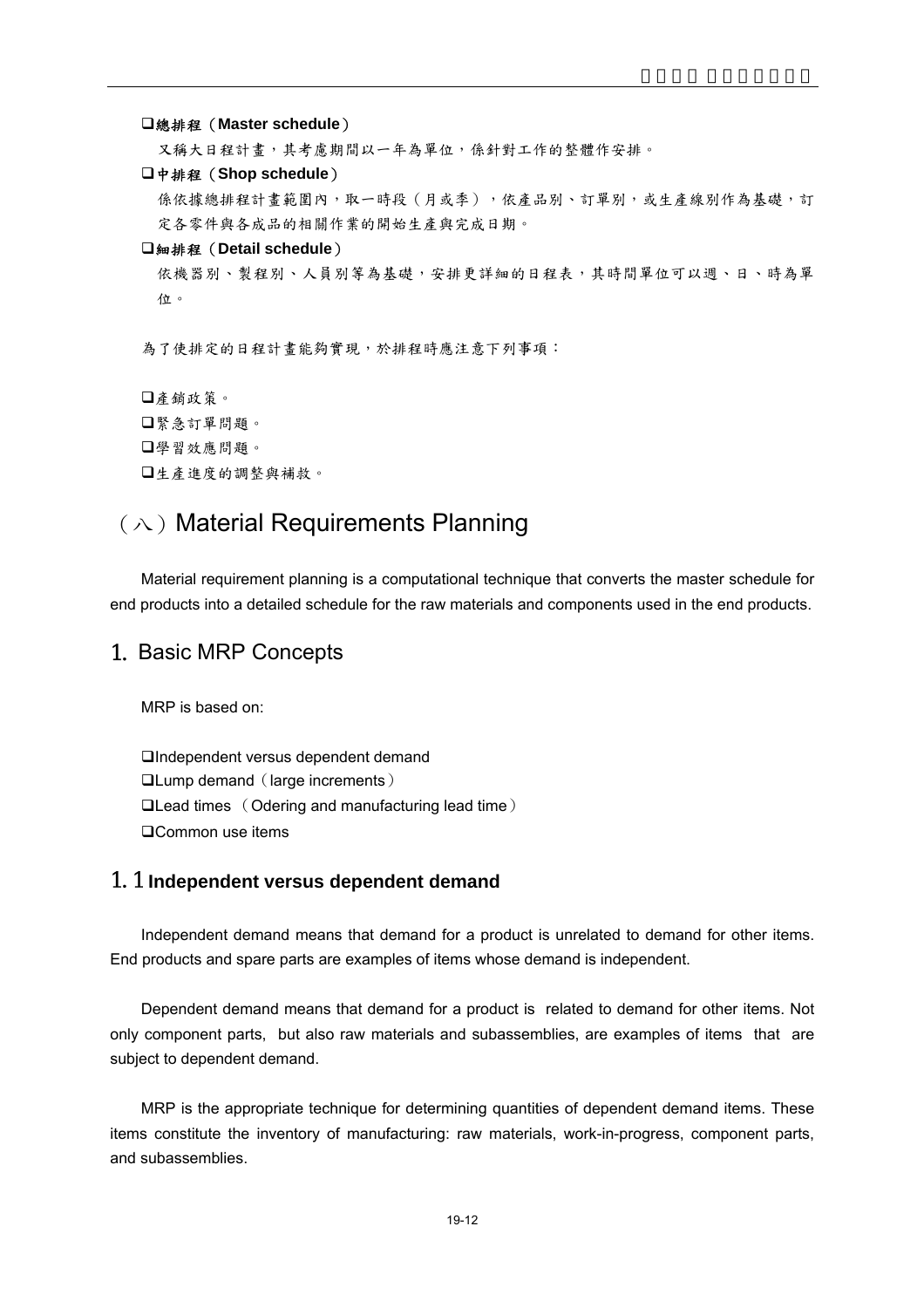# 1.2 **Lump demand**

 In a manufacturing situation, demand for the raw materials and components of a product will occur in large increments rather than in small, almost continuous units.

## 1.3 **Lead times** ( **Ordering and manufacturing lead time** )

The lead time of a job is the time that must be allowed to complete the job from start to finish.

Ordering lead times for an item is the time required from initiation of the purchase requisition to receipt of the item from the vendor.

Manufacturing lead time is the time needed to process the part through the sequence of machines specified on the route sheet.

# 1.4 **Common use items**

Collecting these common-use items from different products to effect economies in ordering the raw materials and manufacturing the components.

# 2. Input to MRP

MRP converts the master production schedule into the detailed schedule for raw materials and components.

Three inputs to MRP are:

**The master production** schedule and other order data **□The BOM file which defines** the product structure **OThe inventory record file** 



# 2.1 **Master Production Schedule**

The master production schedule is a list of:

What end products are to be produced?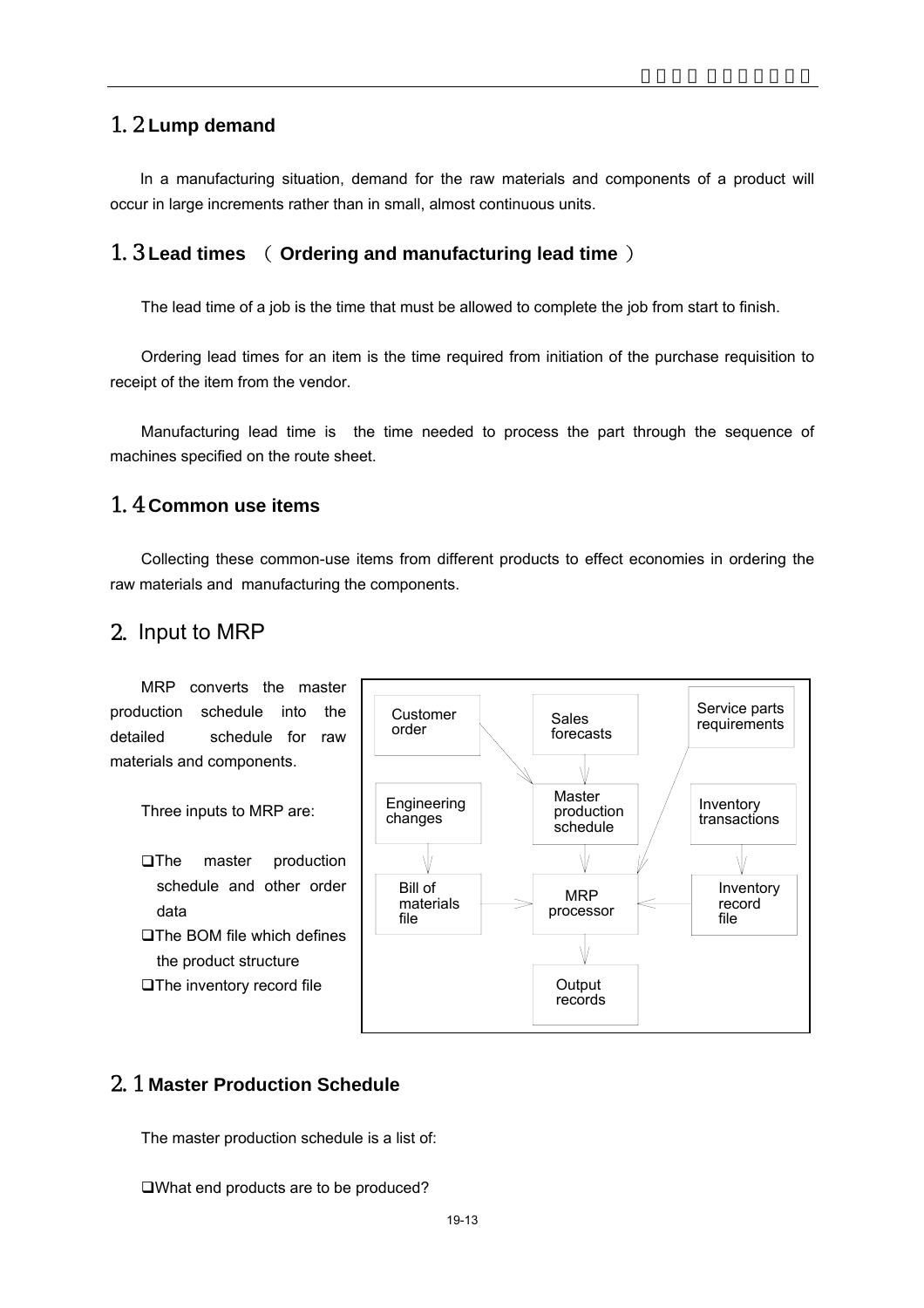□How many of each product is to be produced? When the products are to be ready for shipment?

The master schedule must be based on an accurate estimate of demand for the firm's product, together with a realistic assessment of its production capacity.

Product demand that makes up the master schedule can be separated into three categories:

□Customer orders Forecasted demand  $\Box$ Repair parts ( For service use )

# 2.2 **Bill of Material File**



# 2.3 **Inventory Record File**

Keeps information on the current and future inventory status of each component:

□Ordering lead time Manufacturing lead time

# 3. How MRP Works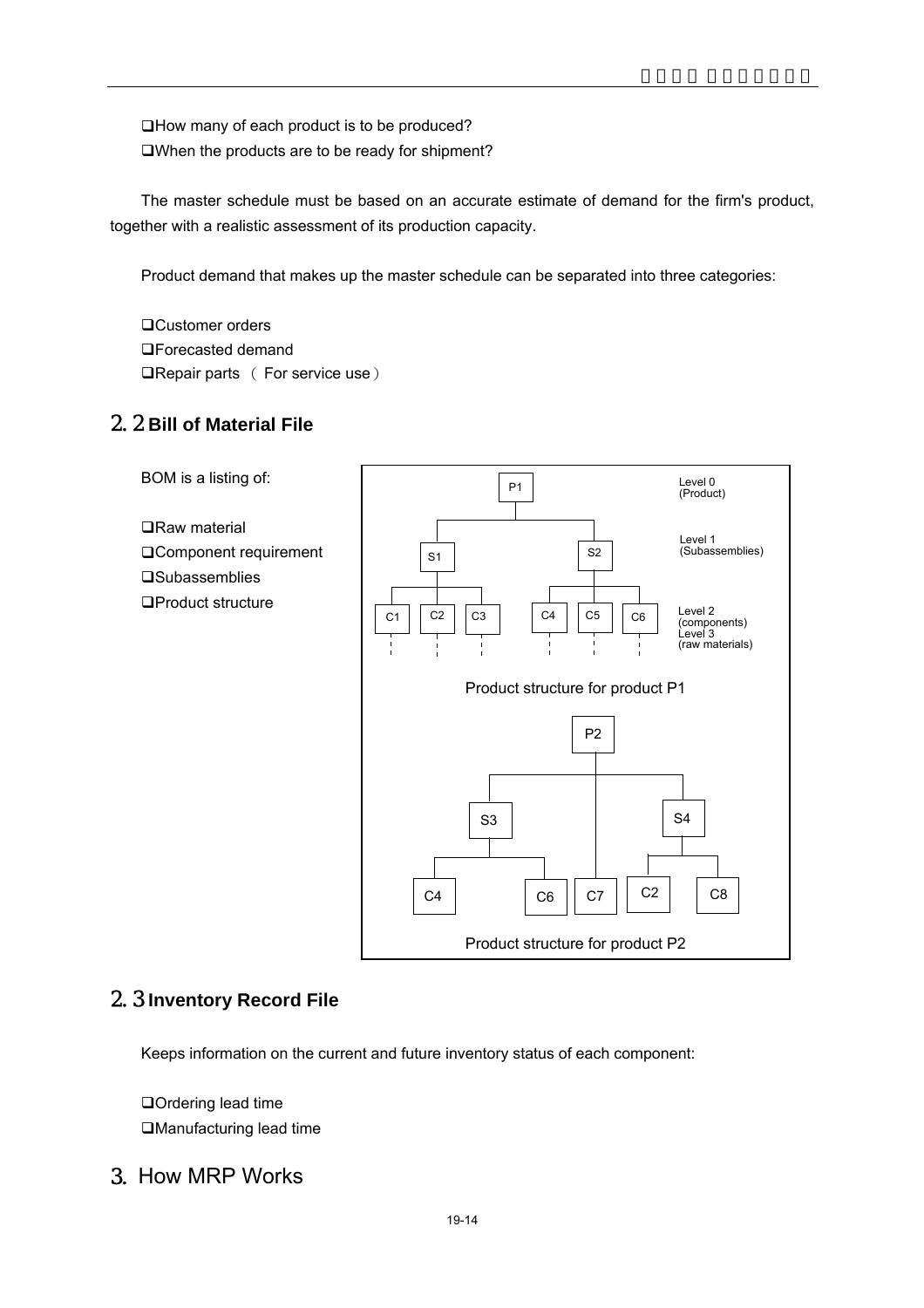The MRP program computes how many of each component and raw material are needed by "exploding" the end-product requirements into successively lower levels in the product structure.

There are several factors that must be considered in the MRP parts and material explosion.

- The component and subassembly quantities given are gross requirements. Hence the quantities that are in inventory or scheduled for delivery in the near future must be substracted from gross requirements to determine net requirement for meeting the master schedule.
- MRP computation is manifested in the form of lead times ( ordering lead times and manufacturing lead times)

MRP processor must collect the common use items during the parts explosion.

Master production schedule provides time-phased delivery requirements for the end products.

# 4. MRP Output Reports

## **Primary outputs:**

Order release notice

Planned orders to be released in future periods

■Rescheduling notice, indicating changes in due dates for open orders

Cancellation notices

■Reports on inventory status

## **Secondary outputs:**

Performances reports of various types, indicating costs, item usage, actual versus planned lead times,..

Exception reports, showing deviations from schedule, orders that are overdue, scrap,... **QInventory forecasts** 

# 5. Benefits of MRP

Reduction in inventory (30 - 50% reduction in work-in-process) Improved customer service (Late orders are reduced 90%) Quicker response to change in demand and in the master schedule Greater productivity (5 - 30% increase) ■Reduced setup and product changeover costs □Better machine utilization Increased sales and reductions in sales price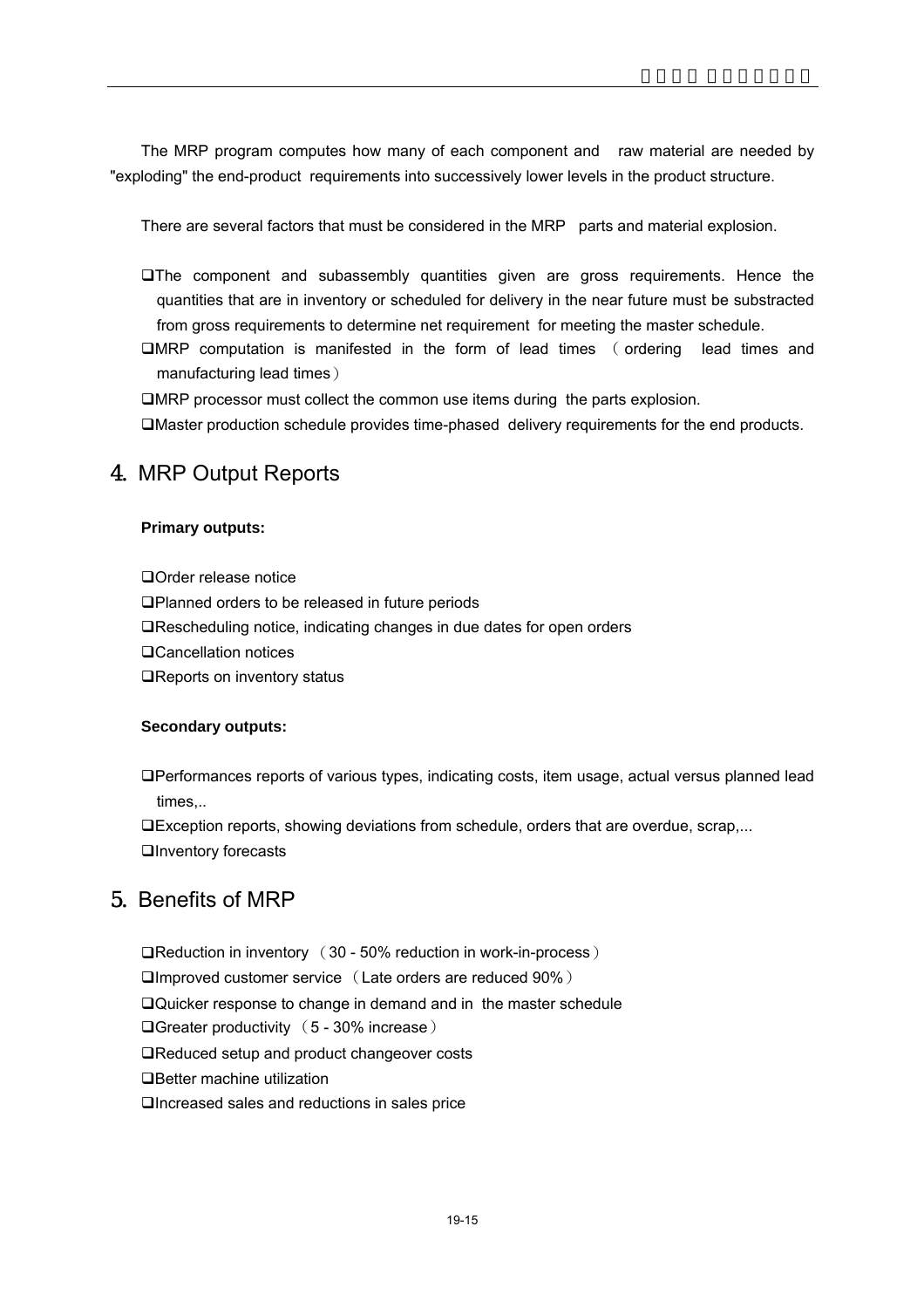# $(h)$  Shop floor control

Production managements are faced with the problems of acquiring up-to-date information on the progress of orders in the factory and making use of that information to control factory operations. This is the problem addressed by a shop floor control system. The term "Shop floor control" refers to a system for monitoring the status of production activity in the plant and reporting the status to management so that the effective control can be exercised.

The functions of a shop floor control system are classifed as follows:

## **Priority control and assignment of shop orders.**

Priority control is concerned with maintaining the appropriate priority for work-in-process in response to changes in job order status.

## **Maintain information on work-in-process for MRP.**

To control the work-in-process in the factory, all information relating to quantities and completion dates for the various step in the production sequence are compared against the plan generated in MRP. Any discrepancies, due, for example, to parts scrapped in production. might require additional raw materials to be ordered and adjustments made in the priority plan for other components in that product.

## **Monitor shop order status information.**

To monitor shop order status and generate "Work Order Status Report". The report should be updated several times per week, depending on the nature of the product and the processes in the shop.

The type of SFC data includes:

 $\Rightarrow$  Piece counts

- $\Rightarrow$  Count on scrapped parts or parts needing rework
- $\Rightarrow$  Completion of operations in the routing sequence
- ÖMachine breakdowns
- $\Rightarrow$  Labor time turned in against a job

Those data are collected by the factory data collection (FDC) system.

## **Provide production output data for capacity control purpose.**

Provide up-to-date information on production rates and order status from the FDC system to adjust labor and equipment usage to meet the production schedule.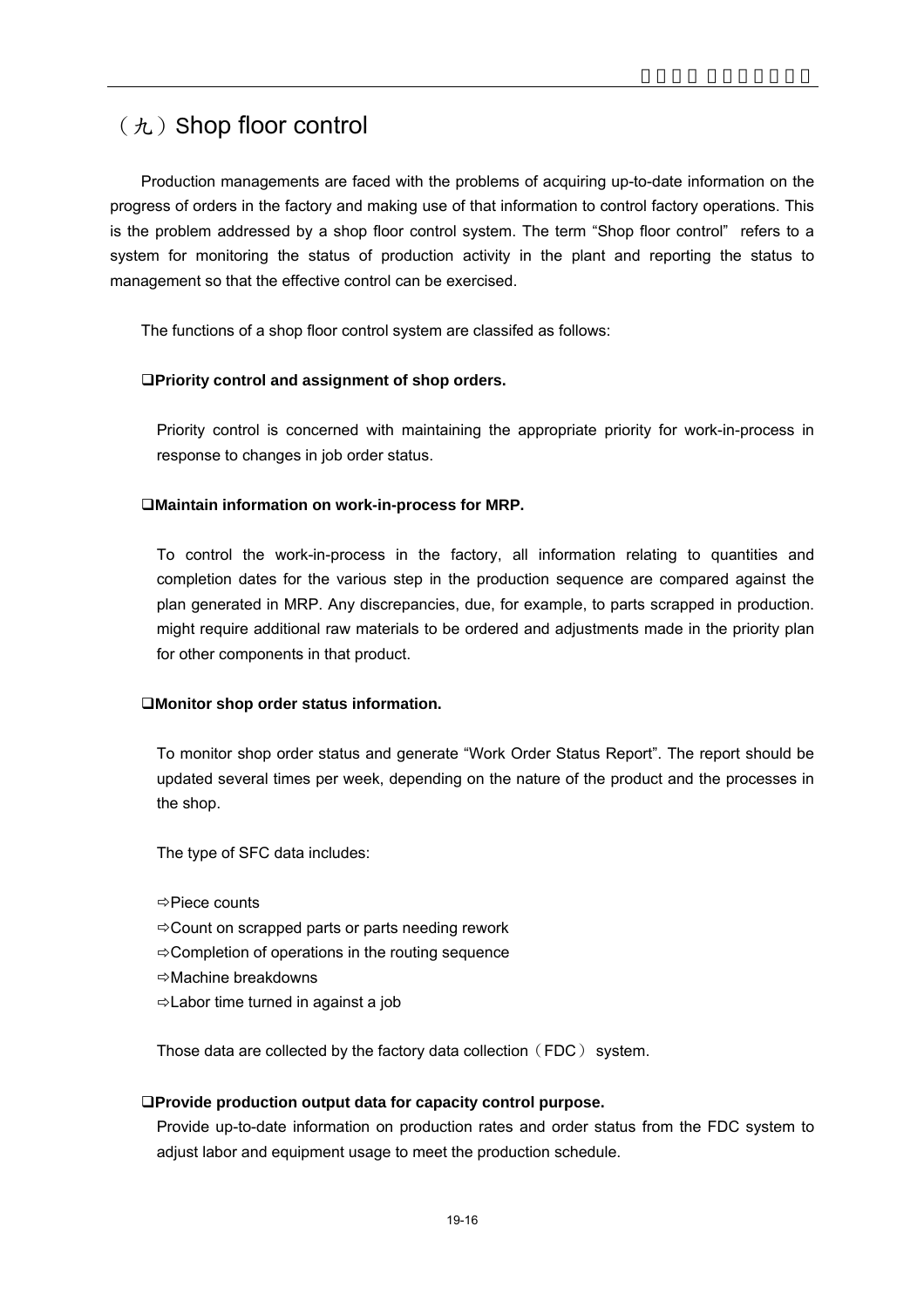## (十)工作分派

工作分派或派工係指依據途程計畫及日程計畫,對現場發出製造命令或派工單以開始生產製造,其 目的在於使工作人員與機器能依照排定的時間完成規定的工作。其內容包括:

依據日程計畫、機器負荷圖及其他工具,並考慮工作優先順序與日程,將作業分派給機器作業組 及作業人員。

簽發製造命令及工作通知單,開始實施製造。

簽發領料單,由倉庫領出所需原物料。

簽發工具領用單,準備各種必要的工具與夾具。

簽發檢驗命令,對指定的作業於作業完成後進行檢驗。

依照加工順序搬運加工品及半成品。

紀錄各項作業的開始及完成時間、機器設備停工時間與理由。

紀錄不良物料及加工的不良數量與原因。

紀錄並說明排程作業延遲的原因。

收集現場工作負荷及餘力資料。

工作分派的方式有「集權式分派」與「分權式分派」二種,前者為每一項作業均由生產管制部門統 一集中分派,再交由生產現場領班負責執行;後者則是生產管制部門僅是將製造命令單及領料單發給 生產現場,由現場領班或管理幹部調派操作人員或機器。

(十一)工作催查

工作催查(Follow-up)是指對正在進行的製造命令,查核各項作業的實際進度,以確保生產進度 與計畫進度一致。

一般而言,會發生實際進度與計畫進度不符的因素包括:

原計畫因產能、操作時間或其他因素估計不正確,而使原計畫所訂進度不正確。 機器設備發生故障。 設計內容變更。 緊急訂單插單。 品質發生異常。 人員缺勤。 原物料或委外加工零組件未入廠。

因此,催查員在發現實際進度有異常時,應緊急協調各部門以採取適當的補救措施,並將異常狀況 及處理情況以報告方式,通知生產管制部門主管或相關主管。

(十二)進度管制

進度報告用於指出製造命令發出後的實際進行狀況,若有進度落後情況,則應修正製造命令或日程 計畫,因此,進度報告中應列出已完成的工作及未完成的工作,並說明進度落後的原因。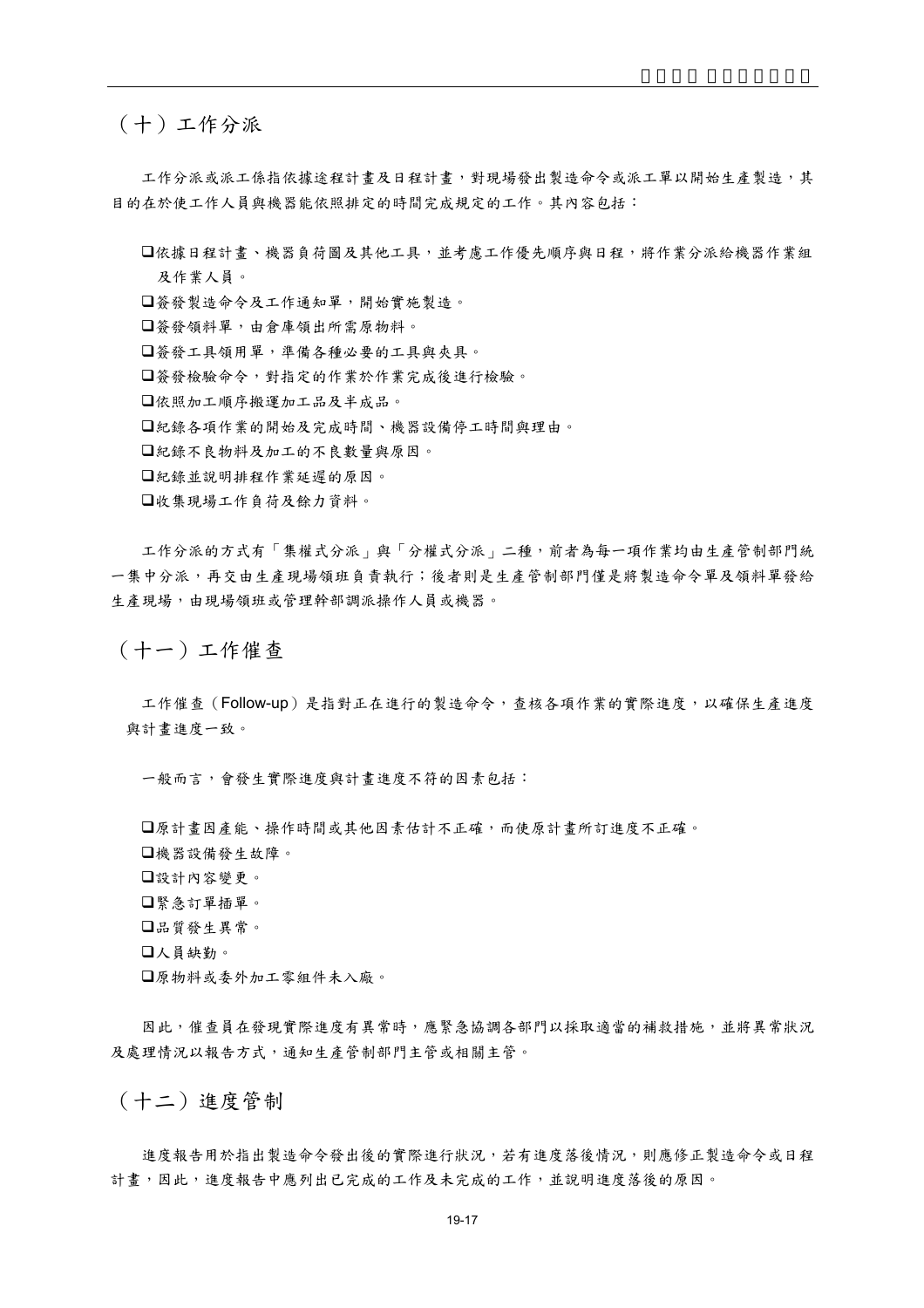一般常採用的報告方式有: 口頭報告。 電話報告。 書面報告(包括生產日報表、在製品移轉單、檢驗報告書、週生產報告)。

(十三) Cost Planning and Control



The objectives of the cost planning and control system are to help answer:

What are the expected costs to manufacture and sell each of the company's products ?  $\square$ What are the actual costs to manufacture and sell each of the company's products? What are the differences between what is should cost and what it does cost, and how are the differences explained ?

# 1. Cost Planning

Cost planning is concerned with: what are the expected cost of manufacturing a product?

The answer is to determine the standard cost for the product:

□Cost of labor □Cost of materials Allocated overhead costs

The standard costs are compiled from various data sources and other modules in the CIPMS:

 $\Box$ The bill of materials  $(BOM)$  used in the product □Process route sheet **□Time standards QLabor and machines rates** Material quotations from purchasing Accounting data

# 2. Cost Control

Cost control is concerned with: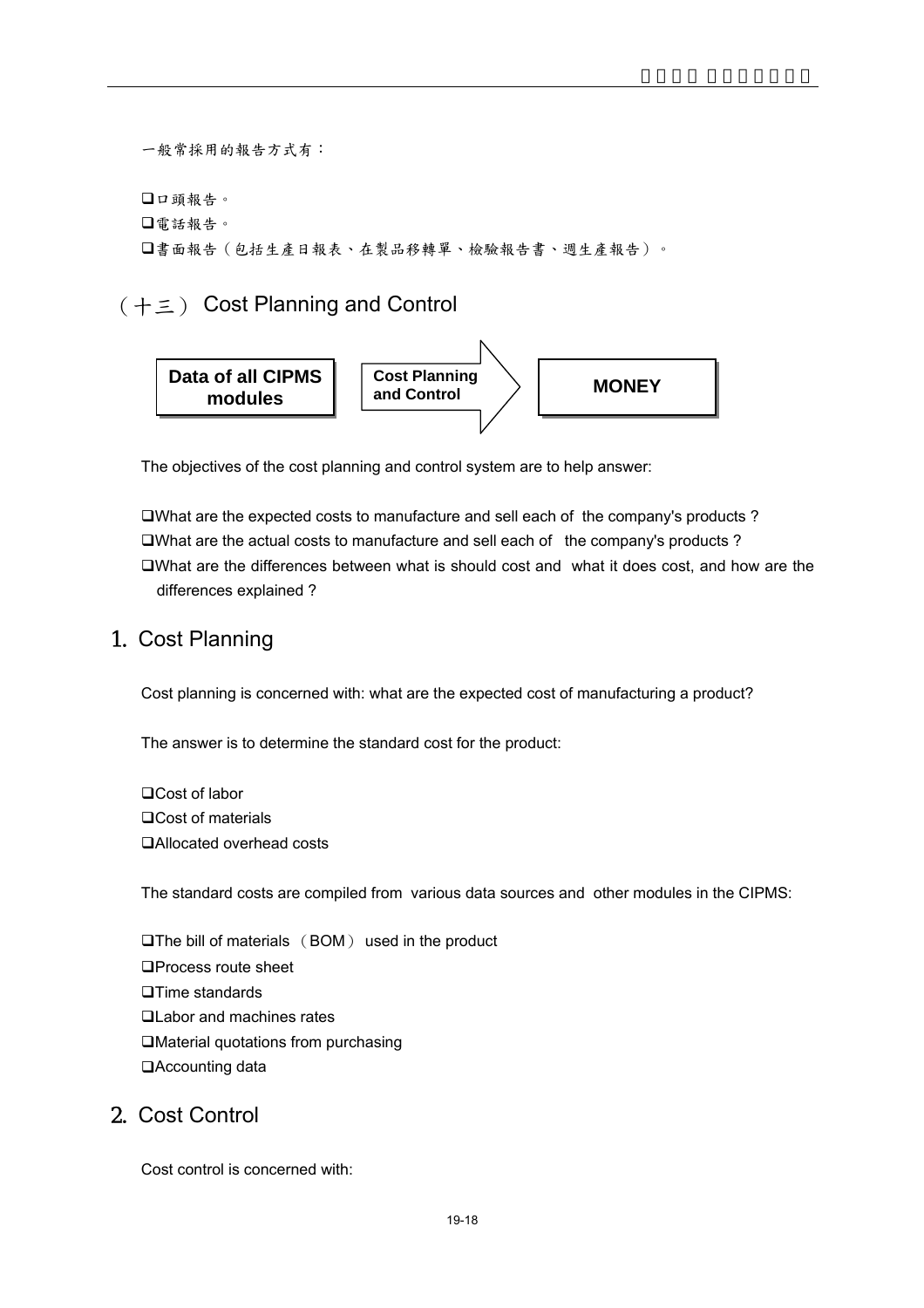What are the actual costs of manufacturing ?

What are the differences between the actual costs and expected costs?

Cost control involves:

The collections of data from which the actual costs of the product can be calculated The preparation of reports that document actual product costs and variances from standard costs

四、物料管理

企業經營與工廠管理中主要的四個 M 為:機器(Machine)、人力(Manpower)、物料( Material)與金錢(Money)。其中,物料是一項主要的投入資源,對一般的製造業而言,物料成本約 佔總成本的百分之五十以上,有的行業甚至高達百分之八十。因此,物料管理的良窳,對企業經營的 成效影響非常大。

工廠的物料可以分成:原料(Raw materials)、零配件(Component parts)、在製品(Work-inprocess)、成品(Finished products)、殘廢料(Salvage stores)。

(一)物料管理的意義與目標

物料管理是只有系統的計畫、協調與控制物料作業,以達到適時、適地、適量、適質與適價的供應 企業內部所需的物料,並使閒置的呆廢料減少、資金週轉靈活與降低產品成本。

物料管理的活動內容包括:

預測或決定物料的需求。 尋找與獲得物料。 使用物料。 督導物料使用。

而其目標則包括:

低價格:以低價格採購物料,以達到降低產品成本,提高利潤,增強產品競爭力的目標。 高的存貨週轉率(High inventory turnover)。 低的物料保管成本。 物料供應的不間斷。 保持品質的一致性。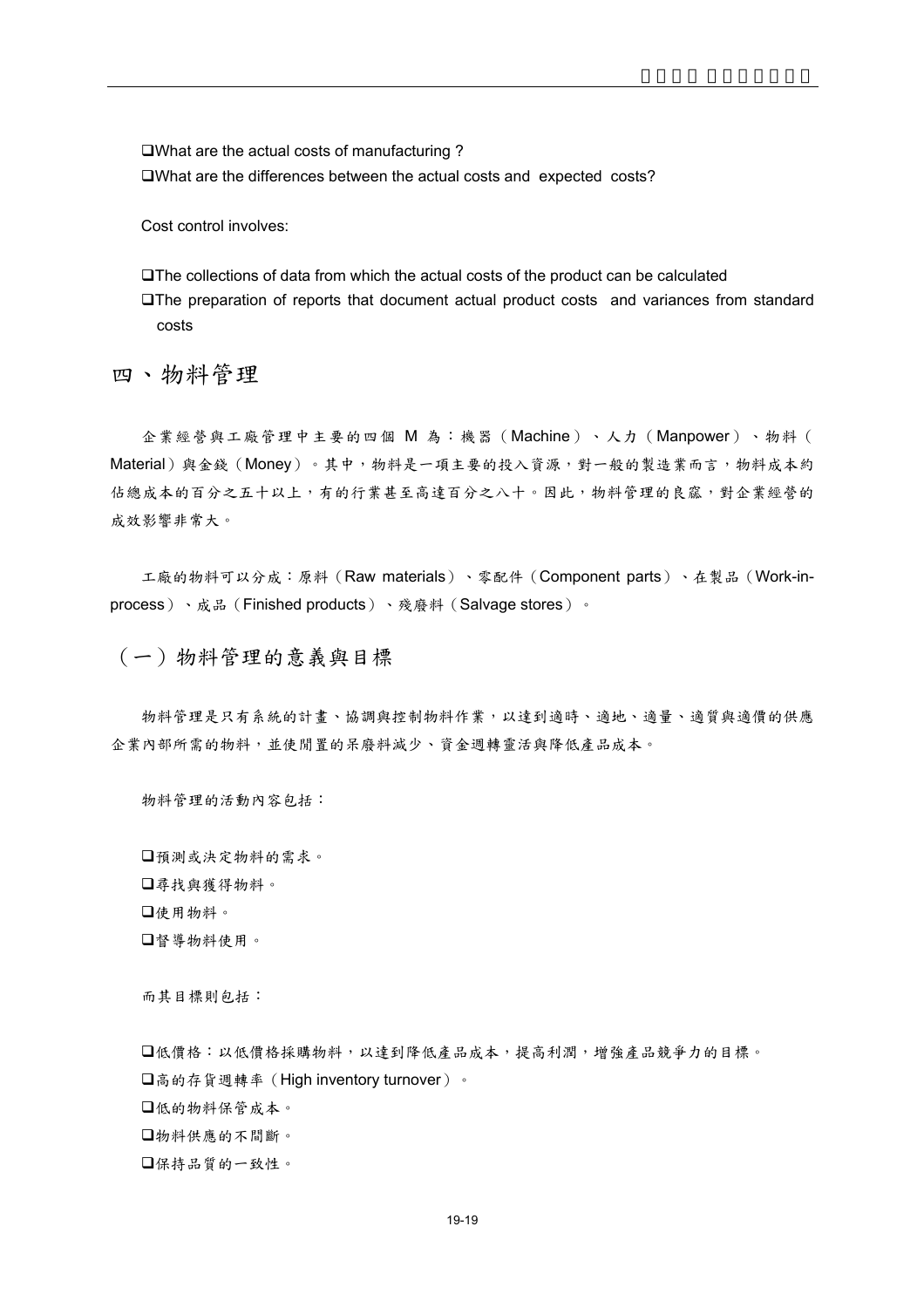低的人工成本。

維持良好的供應商關係。

培植人員。

完善的物料紀錄。

(二)物料編號與原則

物料編號是以簡短的文字、數字或符號來代表物料、品名、規格或其他特殊性的一種管理工具,其 功能包括:

便於查核管制。

便於電腦性管理。

防止機密外洩:使新產品與原物料機密不易外洩。

可減少庫存:可使領發料、庫存管制與盤點作業易於進行,減少庫存量。

便於傳遞訊息:工廠各部門或工廠與顧客及供應商間可以依物料編號進行各種交易或聯繫活動。 物料管理是只有系統的計畫、協調與控制物料作業,以達到適時、適地、適量、適質與適價的供 應企業內部所需的物料,並使閒置的呆廢料減少、資金週轉靈活與降低產品成本。

至於物料編碼應遵循的原則,則包括:

簡單性:編號應避免繁瑣,以節省閱讀、抄錄的時間。

整體性:所有的物料都要有一個編碼。

單一性:一項物料僅能有一個編碼。

彈性:編碼方法應能允許日後用於編訂新物料的代號。

組織性:編號方法應有組織及排列規則。

充足性:所採用的文字、數字與符號必須有足夠的數目,以代表所有的物料。

易記性:編號要具有暗示性與聯想性,以利於記憶。

可電腦化:應配合電腦化物料管理。

(三)物料編號方法

物料編號的方法有:阿拉伯數字法、英文字母法、暗示法及混合法。

### 阿拉伯數字法

以數個阿拉伯數字代表一項物料,比法容易了解,但不易於記憶,通常必須準備物料項目與編號 對照表,此方法包括:

→連續數字編號法:將所有的物料依某種方式排列,再自1號起依序編流水號,以分別代表各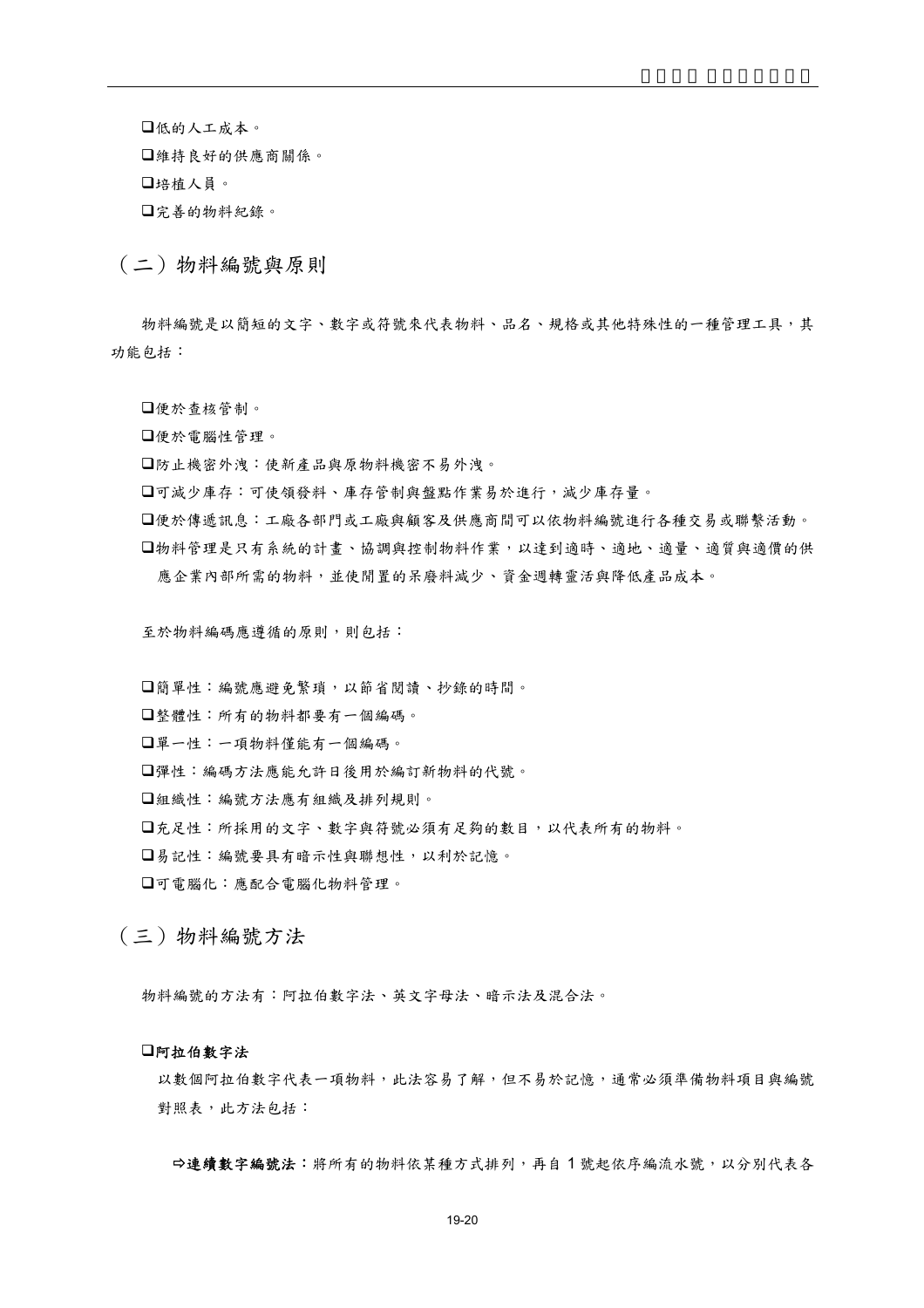種物料。此種編法的缺點是編號與物料項目間沒有關聯性,且日後的新物料也無法插入原有 排列順序。

- Ö階段性數字編號法:將物料主要屬性區分成大類,並編定其號碼,其次再將各大類按其物料 的次要特性分成次級的類別,並編定其號碼,比法的優點為有系統且每一物料僅有一個編號 ,缺點則是空號太多。
- $\Rightarrow$ 十進位編號法: 此法是美國 M. DeWey 於 1876年為圖書編目而來,其係將物料分成十大類 ,分別以 0 至 9 號碼來代表;其次將每一大類依某一標準劃分為十個中類,再分別以 0 至 9 號碼來代表,如此類推下去。

#### 英文字母法

針對某項物料予以指定一個字母或一組字母為其編號,例如以 A 代表金屬材料,B 代表塑膠, AA 代表鐵金屬等等。

#### 暗示法

此法可以由編號本身聯想到該編號所代表的物料的內容,例如,使用採取物料的英文字來為其編 號,以數字來代表物料的長度、寬度等。

### 混合法

使用英文字母與阿拉伯數字來為物料編號,一般以英文字母代表物料的類別或名稱,再使用十進 位或其他方式編列數字號碼。

- (四)物料請購與採購
- (五)物料驗收與領發料
- (六)盤點與呆廢料處理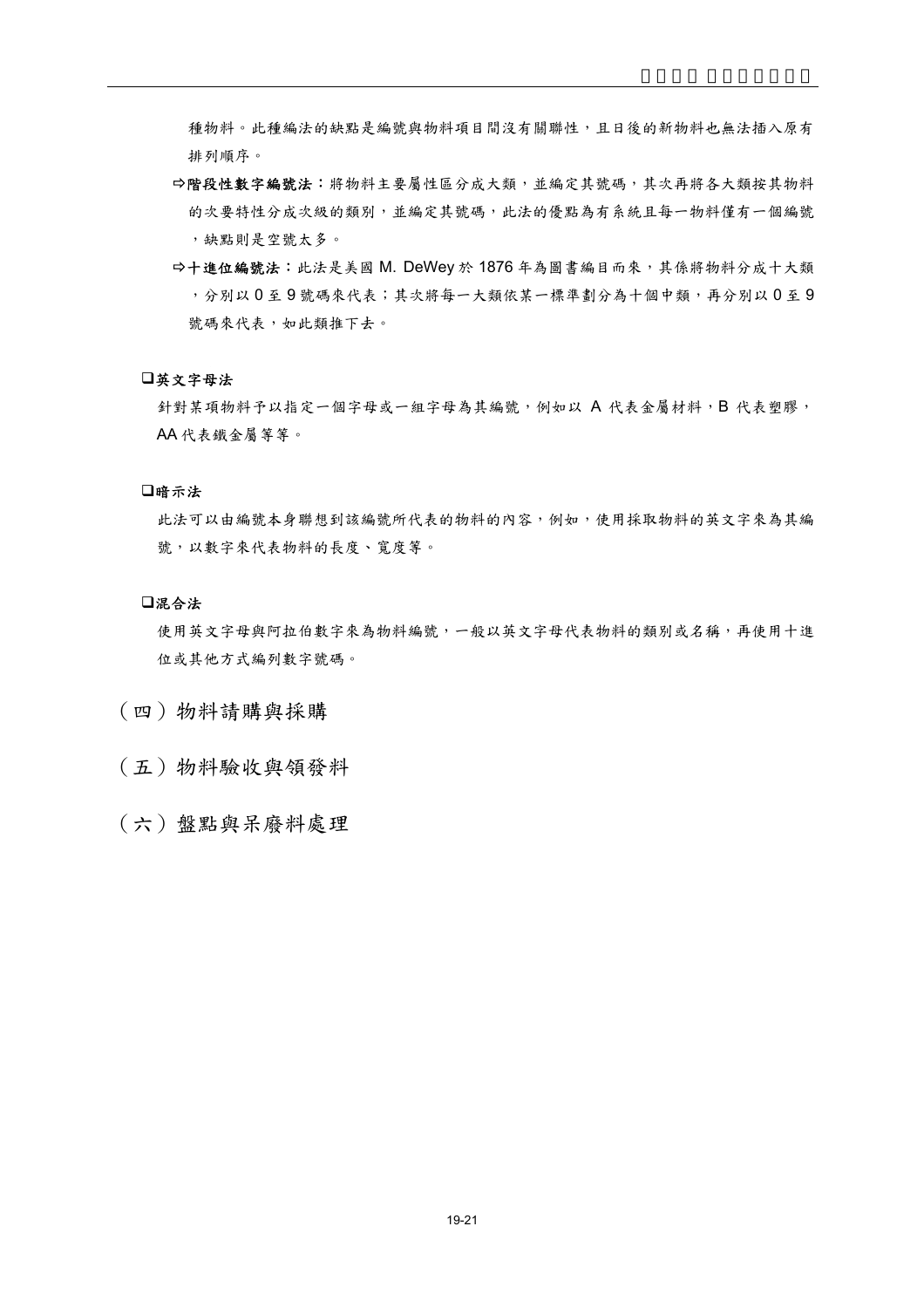# 五、工廠佈置

工廠佈置是工廠管理中一項非常重要的計書性作業,它將直接影響爾後的生產效率與生產成本,且 影響非常深遠,一但工廠佈置方案確定後,日後要再修改所費的成本將非常的高,因此有遠見的管理 者重視工廠的佈置,並於設廠時,便規劃適當的工廠佈置。

所謂工廠佈置(Plant Layout)是將工廠內製造產品的各種因素,如機器設備、工具、原物料、工 作位置、附屬設施與各種作業等,依生產的流程,做適當的安排,使各因素間彼此的關係合理正確, 並使工作上能達到方便性與安全性,在製造上能獲得經濟性的效果。

(一)工廠佈置的目的

由工廠佈置的定義,可以得知工廠佈置的目的包括:

整合考慮各項因素,以設定最經濟的佈置。 使原物料、半成品及成品的搬運距離最短。 □使作業流程配合製程,以達到順暢合理,產品發生停滯的等待現象減到最少。 能有效的利用廠區面積及工廠空間。 能有效的利用人力及機器產能,使人機等待的時間最少。 能具彈性,以適應各種生產條件的變化。 能提供員工更方便、更安全、更舒適的工作環境,使員工滿意,提高工作士氣。 能配合工廠管理的進行。

(二)工廠佈置的原則

為達到上述的工廠佈置目的,在規劃工廠佈置時,必須周密的計畫,並使用下列原則:

最小移動距離原則。 直線前進原則。 充分利用空間原則。 生產線平衡原則。 操作員滿意原則。 保持重新佈置的彈性原則。 便於檢驗原則。 適宜廠內運輸原則。 配合(建築物)設計原則。 整體原則。 流程式製造原則。

# (三)工廠佈置的型態

工廠佈置的型式依機器配置的方式可分為四類: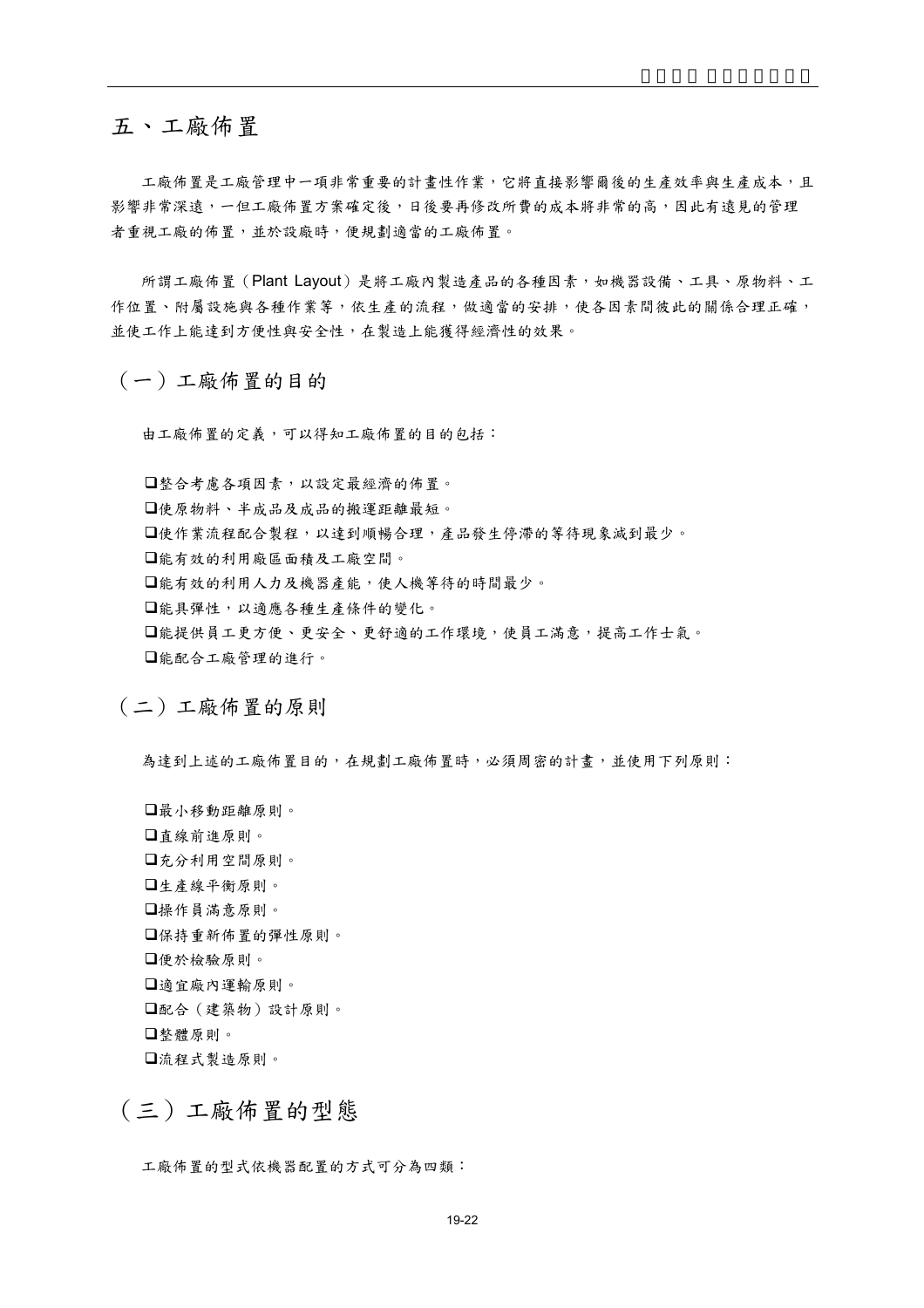### 製程別佈置(**Process layout**)

製程別佈置又稱為功能別佈置,其係將功能相同的機器設備擺在一起,形成一個部門或工作中 心,例如將一各工廠分成幾個部門,包括車床部門、銑床部門、磨床部門等,其基本原則就是把 相關的部門彼此擺放在一起。至於評估部門間的相關性時,常用的方法則有:

#### Ö最低搬運成本法

經濟性的決定各工作中心與部門間的相對位置,使物料搬運成本最低或員工與顧客的移動時間 最短。

#### Ö接近性評等法

考慮部門間彼此互相接近的權接近程度資料組合成部門關聯分析表,由此表來分 析及配置各部門在工廠的位置。

#### 產品別佈置(**Product layout**)

產品別佈置是指將機器依產品的製程及操作順序予以安排而成為生產線(或裝配線)的形式(有 直線型、L 型、U 型、分枝型及旋轉型),主要是適用於大量生產且產品種別少的場合。而使用 產品別佈置時,必須考慮到生產線的平衡,以能減少物料的搬運時間、降低在製品、降低生產期 間。至於所謂「生產線平衡」,是指將生產線中的作業分配於幾個工作站,使各個工作站執行所 需的作業時間彼此近乎相同(即達到平衡)。

#### 群組別佈置(**Group technology layout**)

群組別佈置是將工廠中要生產加工的零件或產品,依其設計屬性(例如外形)或製造屬性(如車 削或銑槽)的相似性,而予以分成若干工件族(Part family),再將生產每一工件族的機器放置 在一起,並依加工的順序予以排列,而將這些機器形成一個製造單元(Manufacturing cell), 此種製造單元的佈置稱為群組佈置。

群組佈置適用於小批量多樣化的生產,由於一個製造單元可以加工一個工件族(包含幾個工 件),故可適合多品種的生產,因此也稱為彈性製造單元。

#### 定點別佈置(**Fix-position layout**)

將生產所需的物料、工具、機器、人員與其他用料均集中在某一固定地點,以從事生產活動。例 如造船與建築業。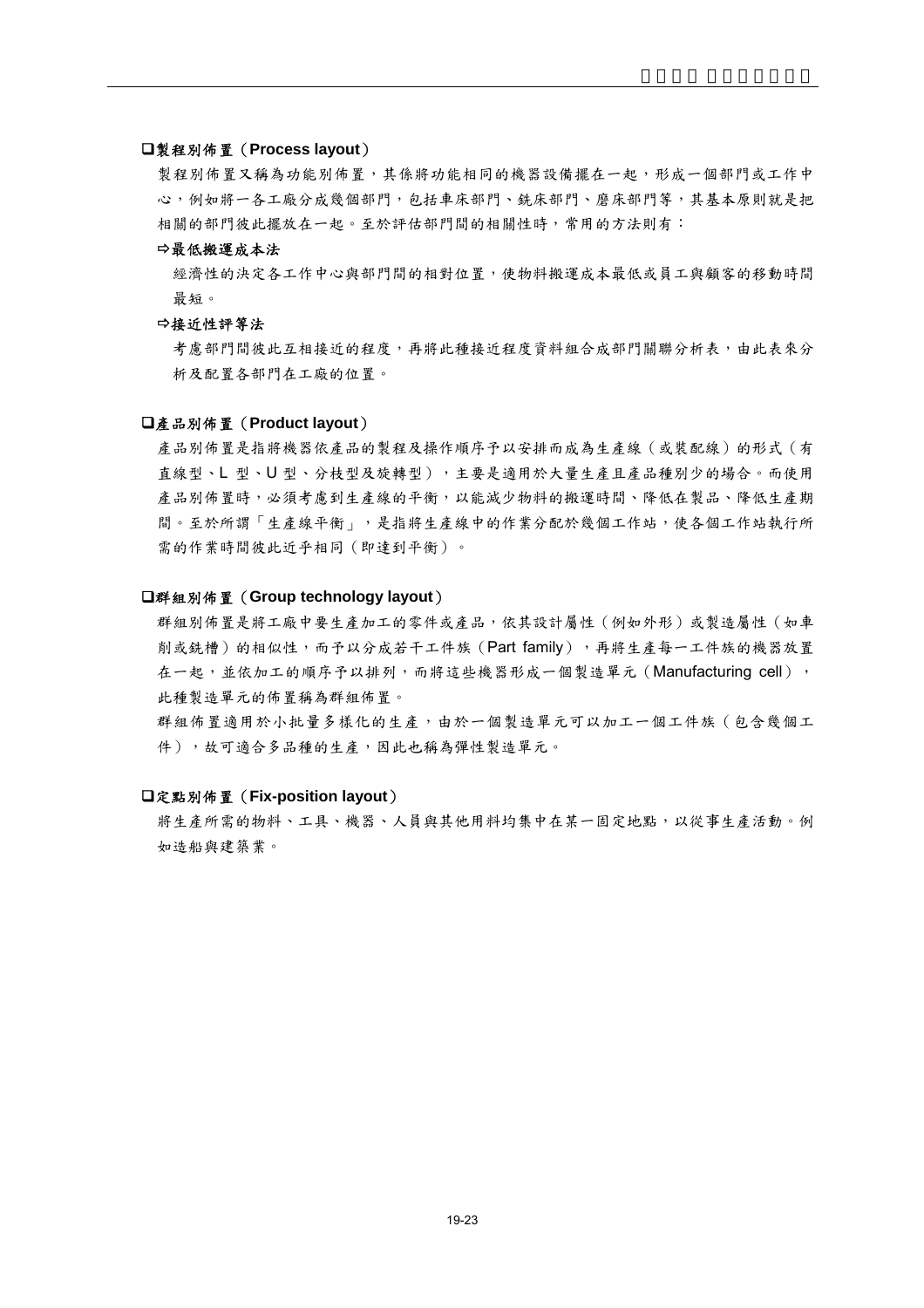# 六、物料搬運

所謂「物料搬運」是指對任何型式的物體進行移動、包裝與儲存等的活動。在工廠管理領域中,其 範圍包含由收料到成品出貨流程中的物料移動,而目標則包括「儘可能減少搬運作業」、「縮短搬運 距離」、「減少在製品」與「使破損及腐壞減少至最少」。

至於在規劃或檢討物料搬運作業時,應考慮的因素則包括:

搬運的對象:形狀、特性與物理化學性質。

搬運作業的條件:數量、作業的頻率、作業的出發點與目的點、作業的途徑、搬運的距離。 搬運方法:搬運單位、人力、機器設備種類、實體限制(通道寬度、門大小、柱間距、空間、地 板負荷與滑動表面特性等)。

總之,設計或規劃物料搬運作業時,應考慮搬運的物料為何(What)?搬運的路徑與地點 (Where)?搬運的時間(When)?搬運的方法(How)?及思考為何要搬運(Why)?

(一)物料搬運的原則

在設計或規劃物料搬運系統時,有下列原則可供遵循:

計畫原則:一切的物料搬運與倉儲工作都要有計畫,以求最合理有效的物料搬運作業。

系統原則:物料搬運活動儘可能整合成一個完整的系統。

物料流程原則:操作順序及設備安排,應使物料流程達到最佳境界。

簡化原則:減少、消除或合併不必要的移動或設備。

重力原則:儘量使用物體本身的重量。

空間利用原則:將建物的空間作最合理的利用。

單位負荷原則:儘可能增加每次搬運的數量、尺寸與重量,以降低單位搬運成本。

安全原則:提供適當且安全的搬運設備與方法。

機械化自動原則:儘可能採用機械化或自動化的設備。

標準化原則:搬運方法與設備、尺寸都要標準化。

彈性原則

呆重原則:將運載設備的重量比率減至最小,以降低單位搬運的負擔。

移動原則:減少上下料的裝卸時間。

閒置時間原則:減少搬運設備的閒置時間。

# (二)物料搬運設備

物料搬運設備可以分為九大類:

輸送帶 起重機、升降機與吊重器 定位、量稱與控制設備 工業用交通工具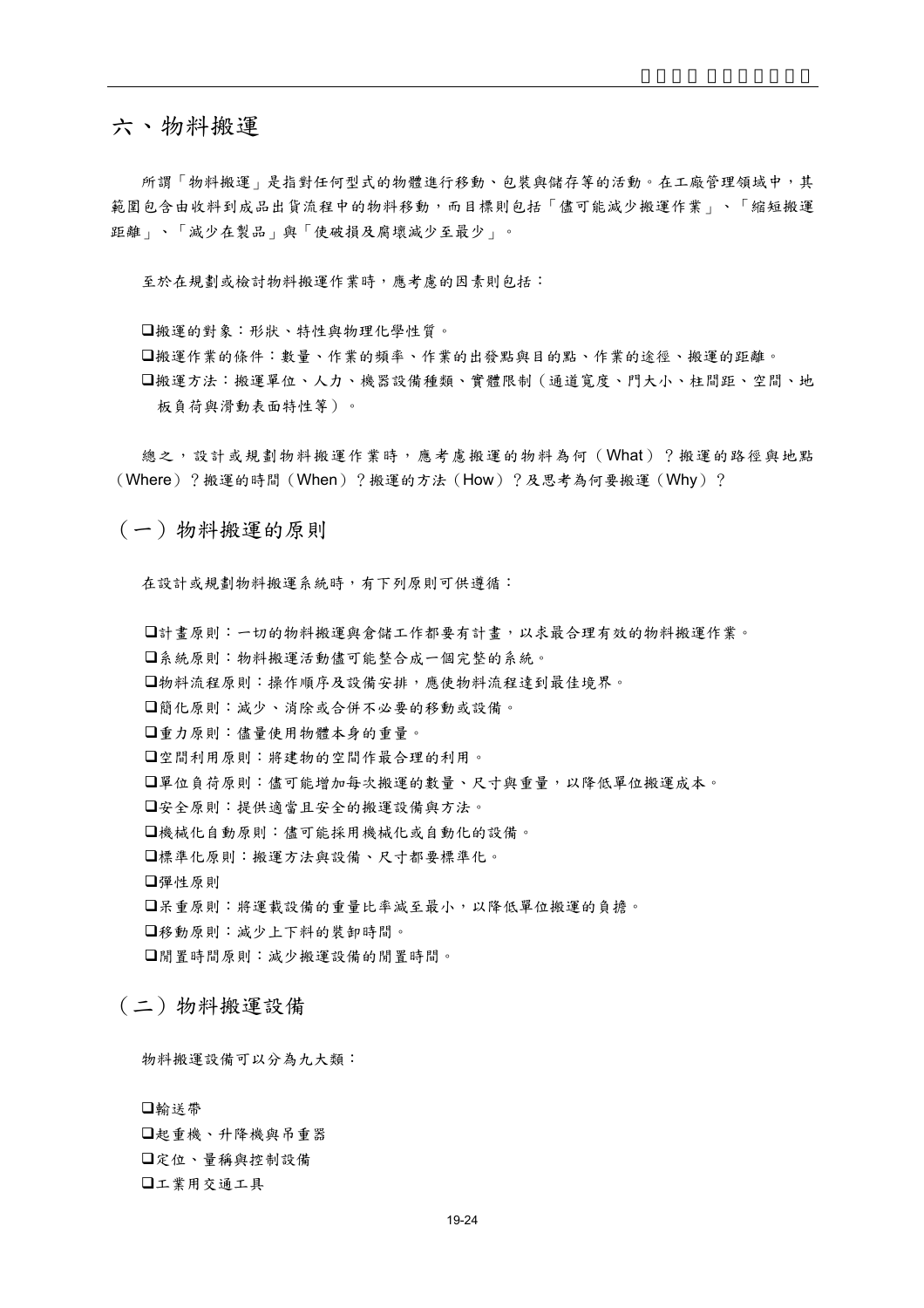內燃機膠交通工具 鐵路車輛 水上載運器 口空中運輸工具 口容器與輔助工具

以上分類若依移動方向來分類,則可以分成「平移設備」、「升降設備」與「平移兼升降設備」。

七、方法研究

工作研究又稱為時間與動作研究,主要是運用方法研究(Method study)與時間研究(Time study)兩種技術。其中的方法研究係以科學的方法,研究工作方法、工作程序與作業動作等,以求出 最有效率的工作方法。

方法研究共有三種技術,一為程序分析(Process analysis),一為作業分析(Operation analysis),一為動作分析(Motion analysis)。

## (一)程序分析(Process analysis)

程序分析係依工作進行之順序,所經過的製程,以圖號表示方式,自工作的第一工作站到最後一個 工作站,分析是否有多餘的作業、重複的作業、程序是否合理、搬運是否太多或太長、等待時間是否 太長等問題,因而改善工作程序、工作方法,以達到最高效率。

製程中常用的五種現象與符號如下:

| 象<br>現  | 符<br>號 |
|---------|--------|
| 操作 (加工) |        |
| 搬運      | ᅼ      |
| 檢驗      |        |
| 等待      |        |
| 儲存      |        |

而程序分析中使用的程序圖包括「操作程序圖(Operation process chart)」、「流程程序圖 (Flow process chart)」與「線圖或流程圖(Flow diagram)」。

其中,操作程序圖係用來表示原材料、零件投入製程的起點,以及各種操作與檢驗的順序關係, 用於新產品研究發言,作為研究設計新生產之用。流程程序圖係以記號表示工作程序中所發生的操 作、搬運、檢驗、等待與儲存順序,並記載所發生的時間及移動距離等資料,可用於改善製程、物料 搬運、工廠佈置、等待與儲存等問題。線圖或流程圖係表示流程程序圖中的各種製程現象,依序在廠 房佈置圖中移動過程的圖示。

(二)作業分析(Operation analysis)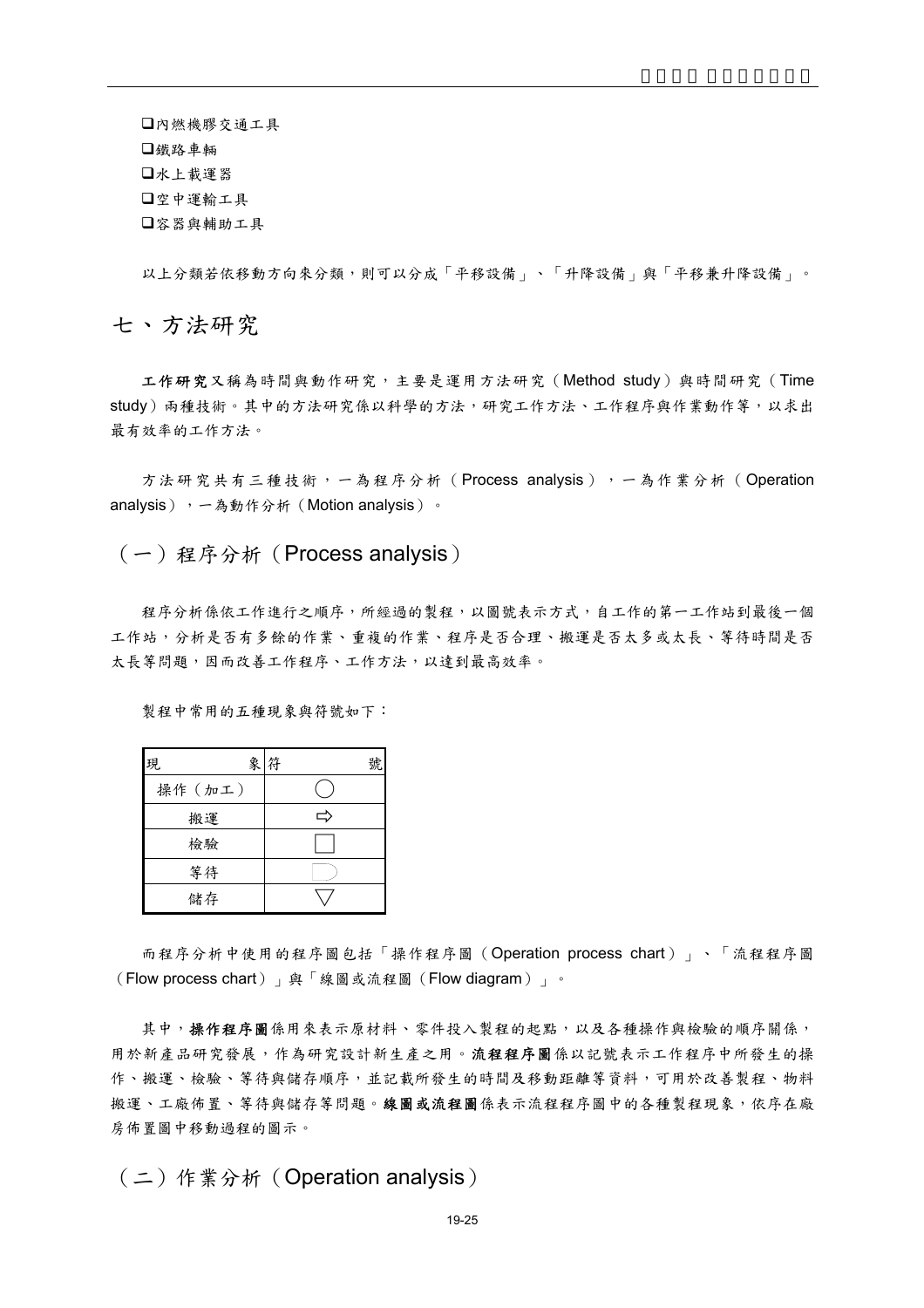作業分析係用來詳細分析某一工作站的作業內容,若是與機器有關的作業,則使用人機圖(Manmachine process chart)或多動作程序圖 (Multiple-activity process chart) 來分析作業,以降低機器 的閒置時間,並改善操作人員與機器間的平衡問題。

其中,人機圖係用以分析與改善同一操作週期內,操作人員與機器工作相互配合的問題,其目的 在減少操作人員與機器的空閒時間。多動作程序圖則可紀錄多位操作員與機器設備的相關工作程序, 用於研究一複雜機器設備與多位操作員的相互配合操作問題。

(三)動作分析(Motion analysis)

動作分析係經由仔細分析一項作業中,操作人員的各細部身體動作,以刪除無效的動作,改善有效 的動作,使操作更為精簡有效,提高工作效率。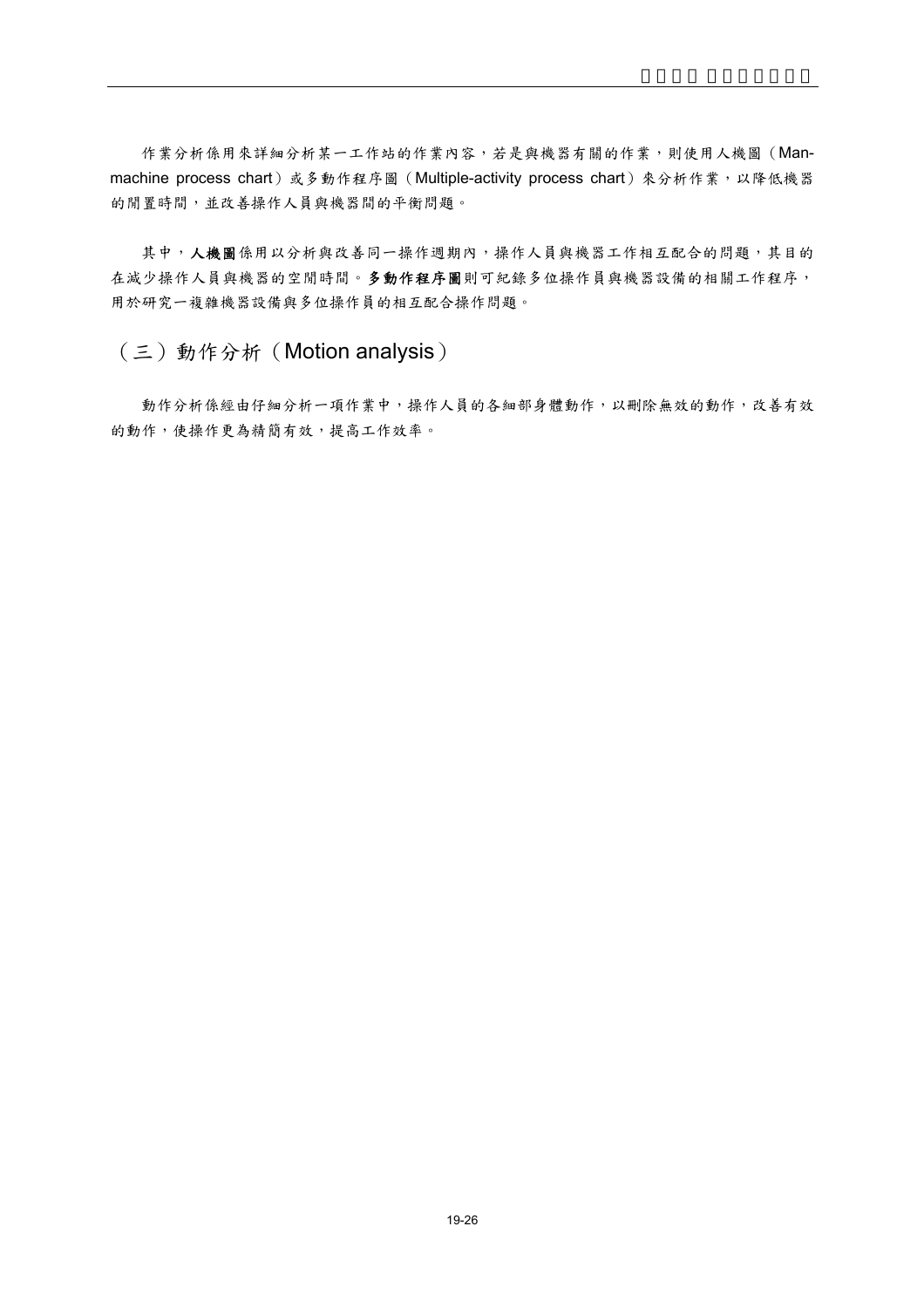# 八、時間研究

時間研究又稱為工作衡量,是針對方法研究後所得到的最佳工作程序與工作方法,估計其在 正常操作情況下的工作時間,進而建立工作的標準工時(Standard Time)。而「標準工時」是指 使用標準的工作方法與設備,由熟練且適細性的作業員在公司標準管理狀態下,生理情況正常不 受影響下,以正常的工作速度,完成一個單位工作量所需的時間,其特性包括:

使用標準工作方法、標準工作程序、標準設備、標準動作及標準機器轉速。 工作環境與管理狀態標準化。 操作者的技能熟練,且能配合測試人員。 操作者的生理正常,且不受生理情緒的影響。 使用正常的工作速度。

### **>>>>**標準工時=正常時間+寬放時間

其中,『正常時間』是指使用標準工作方法與設備,由具有熟練度與配合度的操作員,以正常的工 作速度完成一件單位工作量所需要的時間。『寬放時間』是指為補償不可避免的延誤,如上廁所、上 洗手間等增加的時間。

時間研究的目的:

□Wage incentives

- □Estimating and job costing
- □Production scheduling and capacity planning
- Measurement of worker performance

The techniques used to determine time standards include:

# **Predetermined time standard systems Estimates based on previous experience Work sampling**

## **Direct time study**(馬錶時間研究法)

46% of all standards are set by this method. Direct time study involves the direct observation of the task, timing the elements of the work cycle with a **stopwatch**, rating the performance of the operation, applying the necessary allowances, and calculating the standard time for the job.

馬錶時間研究法要注意下列因素:

 $\Rightarrow$ 決定觀察的次數:抽樣觀察的次數 n =  $\frac{\sqrt{-a/2}}{(\sqrt{2})^2}$ 2 a / 2 (aX)  $n = \frac{(\mathsf{Z}_{a/2} \cdot S)^2}{(1 + \mathsf{Z}_{a/2})^2}$ , 其中, a 為資料精確度的百分比, S 為樣 本的標準差,Za/2 為信賴度(1-α)下的係數, X 為樣本平均數。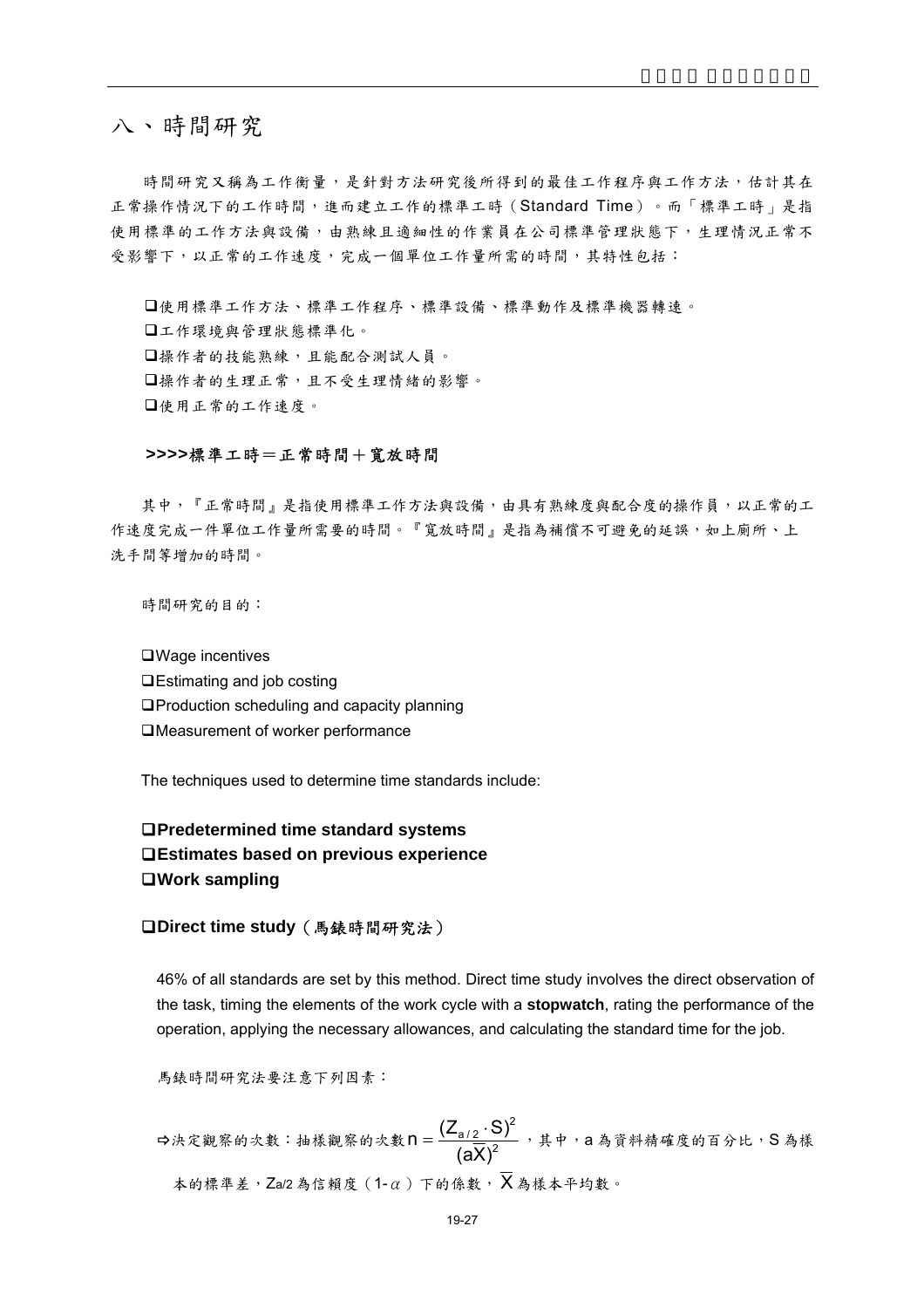Ö評比係數:用來修正調整觀測的時間。 Ö寬放時間:包括「私事寬放」、「疲勞寬放」與「遲言寬放」等。

The disadvantages of the direct time study method are:

- $\Rightarrow$ The performance rating is often disputed by the worker
- $\Rightarrow$  The time standard cannot be set until after the job is in production
- $\Rightarrow$  There tends to be variability in the standards among time study analyst
- $\Rightarrow$  Much time is required

## **Use of standard data**



Sums the element time Sums the allowance

The computerized systems are based on the use of standard data stored in computer file. The term standard data, when applied in the context of work measurement, refers to previously determined time values corresponding to particular work elements or groups of work elements. The elements of various type comprise all manual production activities in the factory. The individual element times depend on the attributes of the job (workpiece weight, size, machine tool, etc.). The computer stores these elemental time either in a data file or in the form of a mathematical formula. To use the package, the time study analyst must analyze the job to be timed by dividing it into its elements and specifying the attribute of the job for each element. The computer then retrieves from the file or calculates the element times, sums the times, and applies the necessary allowances to determine the standard time for the total cycle.

The advantages of using a computerized system for generating time standards are:

- $\Rightarrow$  Reduction in time required by the time study analyst to set the standard
- $\Rightarrow$  Greater accuracy and uniformity in the time standard
- $\Rightarrow$  Ease of maintaining the method and standards file
- $\Rightarrow$  Elimination of the controversial performance rating step
- $\Rightarrow$  Time standards can often be set before the job gets into production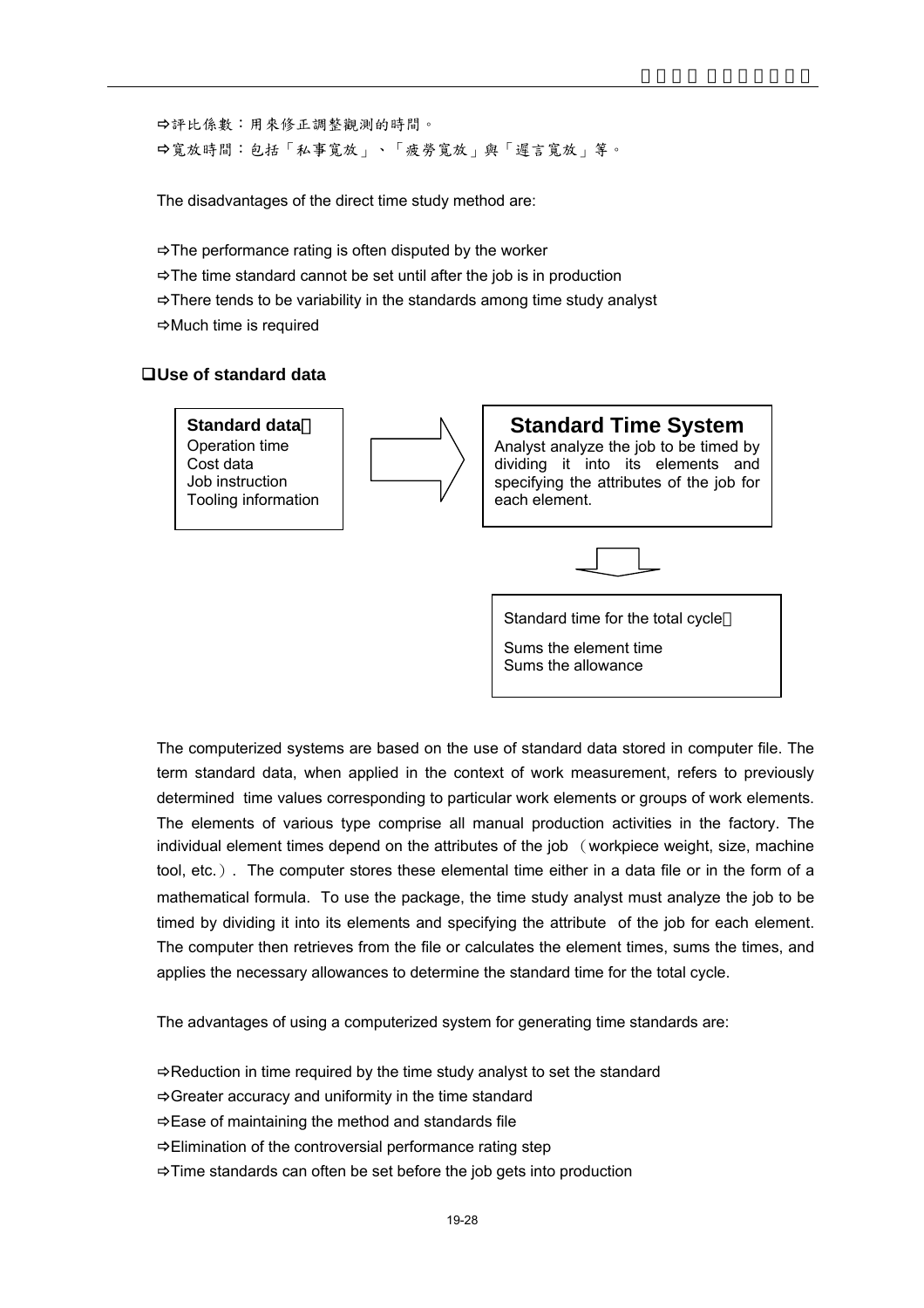$\Rightarrow$  Improved manufacturing data base for production planning, scheduling, forecasting labor requirement, tool control, and so on.

4M DATA system is a commercialized systems for computerized work standards. It is available from the MTM Association in Fair Lawn, New Jersey. 4M stands for Micromatic Methods and Measurement.

# 九、COMPUTER PROCESS CONTROL

數位電腦的功能從早期的監視能力衍生到具有控制的能力,而應用範圍也由 Process industries, 拓展到 Discrete part manufacturing (Metal machining、press working、electronic component manufacturing、assembly, and so on)。

# $(-)$  Structural Model of a Manufacturing Process

在探討電腦於製程中的應用前,必須先了解製程的結構。一般而言,製程可以視為一群變異數( Variables)的互動過程,而這些變異數可區分為 Input variables, Output variables, 其間的關係如下:



其中, Input variables 有:

- Controllable input variables:如 Feed, Speed, Flow rate, Temperature setting 等可在製程中由 人控制者。
- **QUncontrollable input variables :**  $\psi$  **Tool sharpness, Work-material hardness, Workpiece** geometry 等無法在製程中由人控制者。
- □Fixed variables: 如: Tool geometry, work holding device 等屬於在操作前即已 設定者, 在製程 中(指 Operation 過程中)不作改變者。

而 Output variables 有:

- **QMeasurable output variables: Measured on-line during the process**  $\phi$  : Temperature, vibration, voltage, power, flow rate.等。
- **QPerformance evaluation variables: 指「Economics of the process」或「Quality of the product**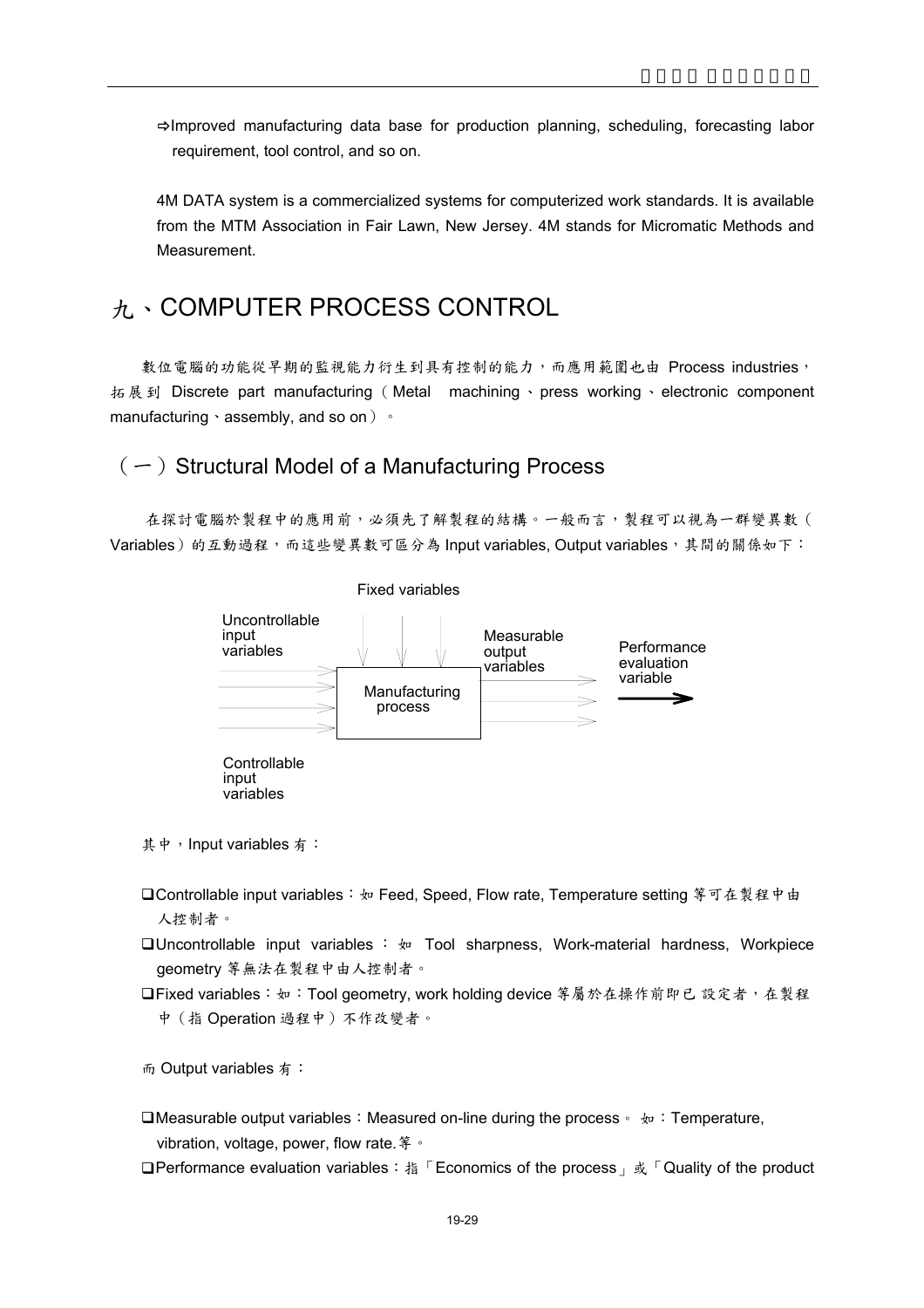」等 Overall process performance,<sub>如</sub>: Unit cost, production rate, quality level,..等。

# (二)Process Control Strategies

There are a variety of control strategies that can be employed in process control. The choice of strategy depends on the process and the performance objectives to be achieved.

□Feedback control ■Regulatory control □Feedforward control Preplanned control □Steady-state optimal control □ Adaptive control

# 1.**Feedback control**



## 2. **Regulatory control**

Analogous to feedback control except that the objective in regulatory control is to maintain the overall performance evaluation variable at a certain set-point level or within a given tolerance band of that level. In feedback control, the objective is to control the individual output variables at their respective set-point values.

The purpose of process control is to maintain that quality at desired constant value during the process. To accomplish this purpose, set points would be determined for individual feedback loops in the process and other control actions would be taken to compensate for disturbances to the process.

>>>>The compensation action is taken only after a disturbance has affected the process output.

# 3. **Feedforward control**

In feedforwand control the disturbances are measured before they have upset the process, and anticipatory corrective action is taken.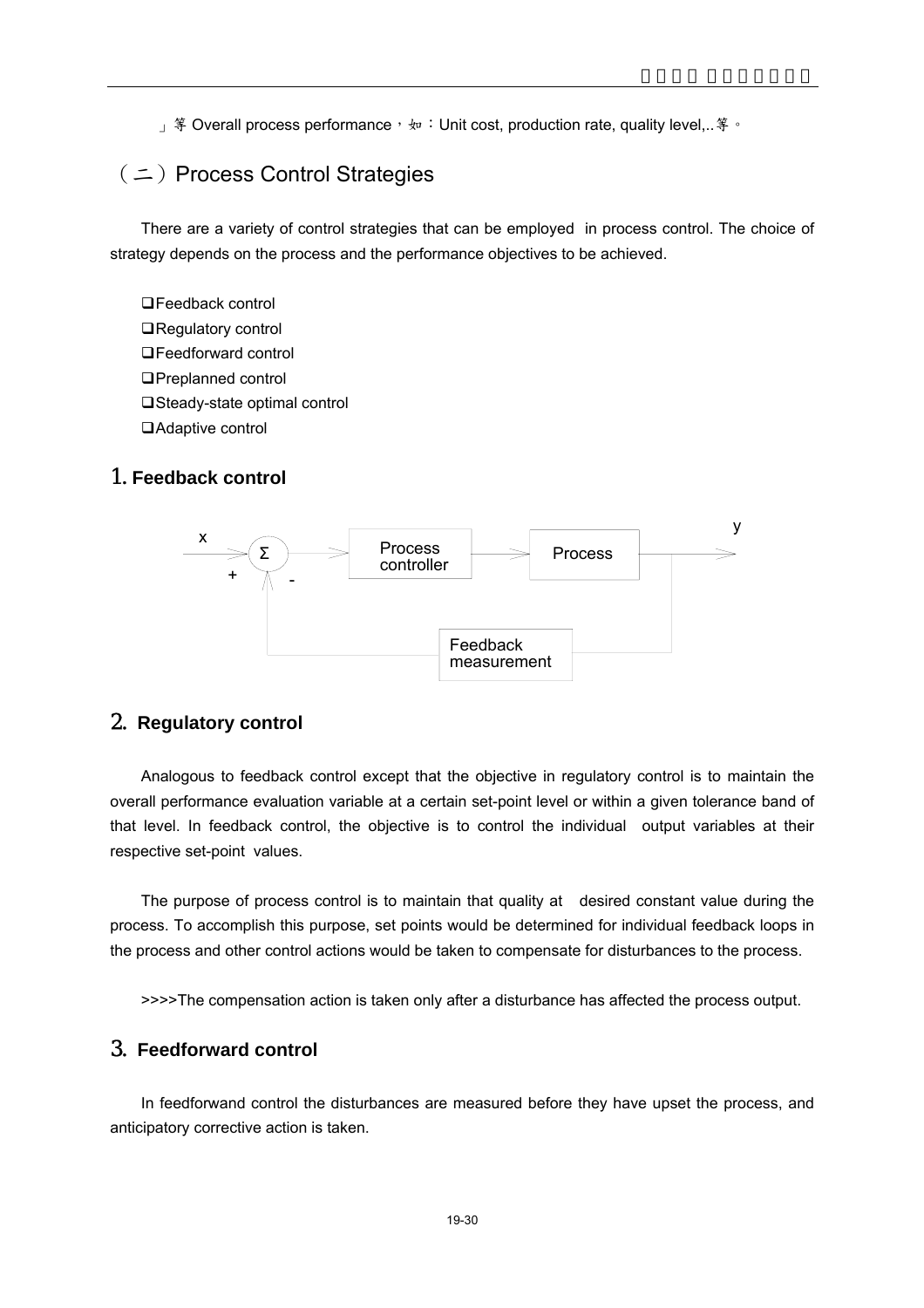

The disturbance is measured and serves as the input to the feed-forward control element. These elements compute the necessary correction action to anticipate the effect of the disturbance on the process. To make this computation, the feedforward controller contain a mathematical or logical model of the process which includes the effect of the disturbance. Feedforward control by itself does not include any mechanism for checking that output is maintained at the desired level. For this reason, feedforward control is usually combined with feedback control.

The feedforward loop is especially helpful when the process is characterized by long "response time" or "dead times" between inputs and outputs.

## 4.**Preplanned control**

The term preplanned control refers to the use of the computer for directing the process or equipment to carry out a predetermined series of operation steps.

The control sequence must be developed in advance to conver the variety of processing conditions that might be encountered.

This control strategy usually requires the use of feedback loop to make certain that each step in the operation sequence is completed before proceeding to the next step.

Other terms used to describe control strategies which are either identical or similar to preplanned control are:

□Computer Numerical Control □Program Control **□Sequence Control** 

# 5.**Steady-state optimal control**

Two features of the system must be known in advance: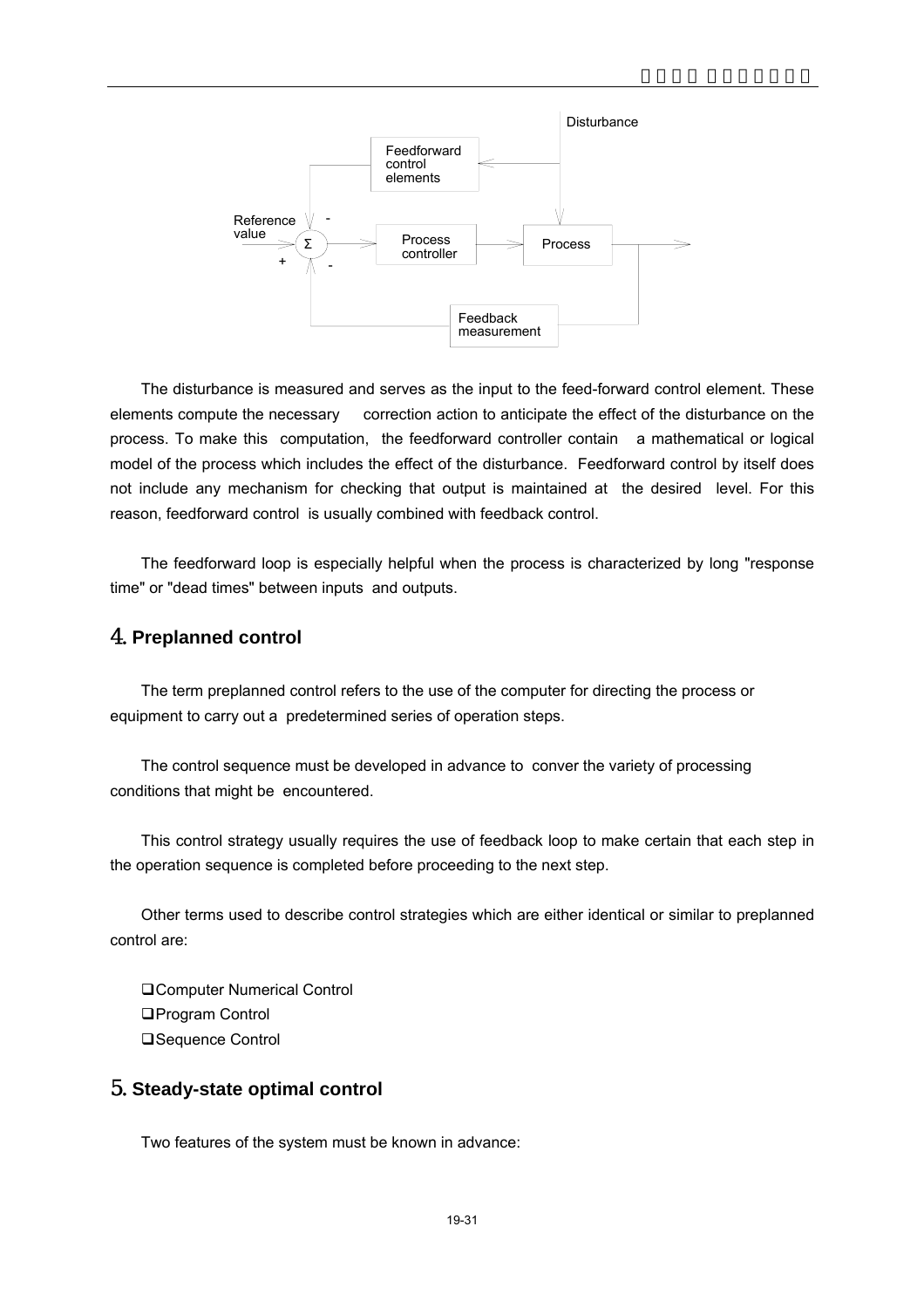- $\Box$ Performance evaluation variable: Measurement of system performance called the objective function, index of performance, or figure of merit.
- $\Box$ Mathematical model of the process: The relationship between the input variables and the measure of process performance must be mathematically defined.

The mathematical model of the process may include constrains on some or all of the variables. These constrains limit the allowable region within which the objective function can be optimized.

Determining the input variables Optimizing the objective function

To accomplish this task, a great variety of optimization techniques include differential calculus, linear programming, dynamic programming, and the calculus of variations.

# 6.**Adaptive control**

Operated in a time-varying environment

The functions of adaptive control are:

Identification function

>>>>Determining the current performance of the process or system

□Decision function

>>>>Decide how the control mechanism should be adjusted to improve process performance

>>>>Carried out by means of a preprogrammed logic

Modification function

 $\rightarrow$ >>>Implement the decision (change the system parameters or variables)

>>>>Concerned with a physical or mechanical change in the system

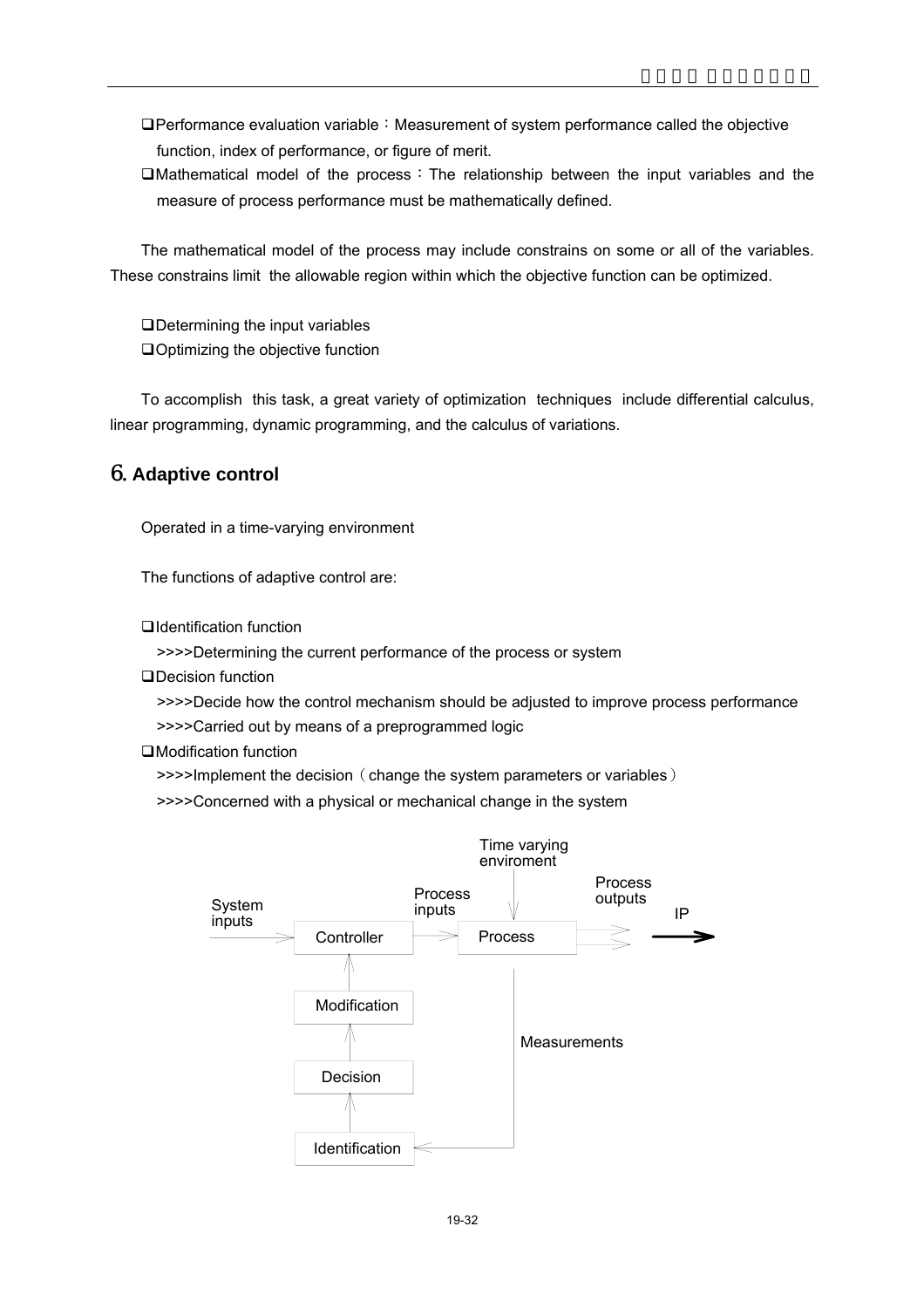# (三) Organization of Control System

# 1. **Direct Digit Control**

DDC - Direct link between the computer and process

The computer calculates the desired values of the input variables, and then these calculated values are applied directly to the process.

The component of a DDC system:

 $\Box$ Transducer and sensor (located in the plant) Actuator (servomotors,valves, relays) □Analog controller ■Recording and display device □Set-point dial and comparator A/D, D/A converters **□Multiplexer** 



## 2. **Supervisory Computer Control**

SCC denotes a computer process control application in which the computer determines the appropriate set-point values for each control loop in order to optimize some performance objective of the entire process. The performance objective of the process might be maximum production rate, minimum cost per unit of product, yield, or some other objective that pertains to the process.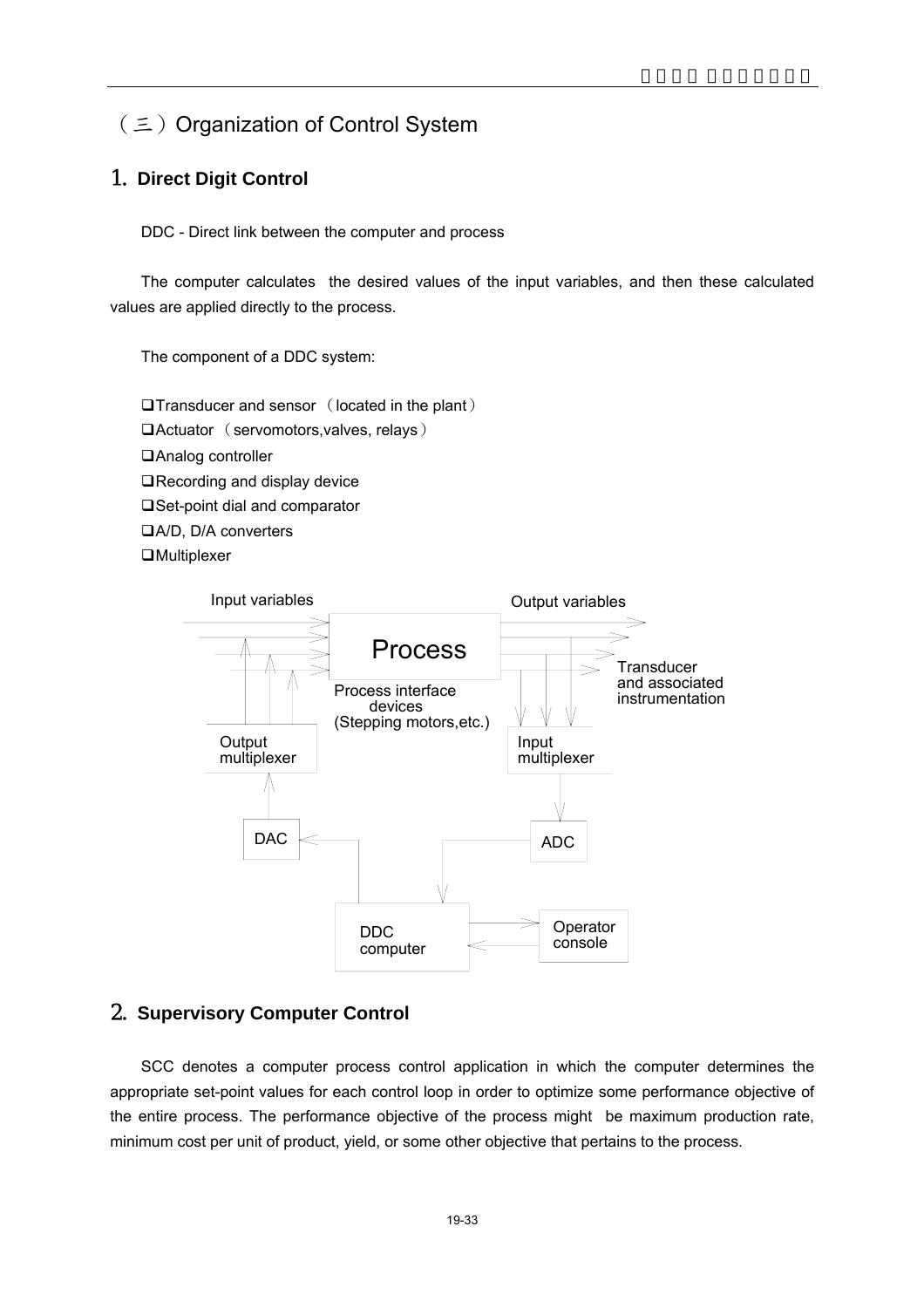The various control strategies used in supervisory computer control include regulatory control, feedforward control, preplanned control, optimal control, and adaptive control.

In SCC system, adjustment in the set points for the individual control loops are accomplished in either of two ways:

## Analog control

Direct digital control



# 3. **Comparison Between DDC and SCC**

|                     | <b>Direct Digital Control</b> | <b>Supervisory Computer Control</b> |
|---------------------|-------------------------------|-------------------------------------|
| Control strategies  | Feedback control              | Regulatory control                  |
|                     | Regulatory control            | Feedforward control                 |
|                     | Feedforward control           | Preplanned control                  |
|                     |                               | Optimal control                     |
|                     |                               | Adaptive control                    |
| Configuration types | Centralized                   | Optionally distributed              |
|                     |                               | Fully distributed                   |
| Applications        | Continuous process            | Continuous pocess industries        |
|                     | industries                    | Direct numerical control            |
|                     |                               | Flexible manufacturing system       |